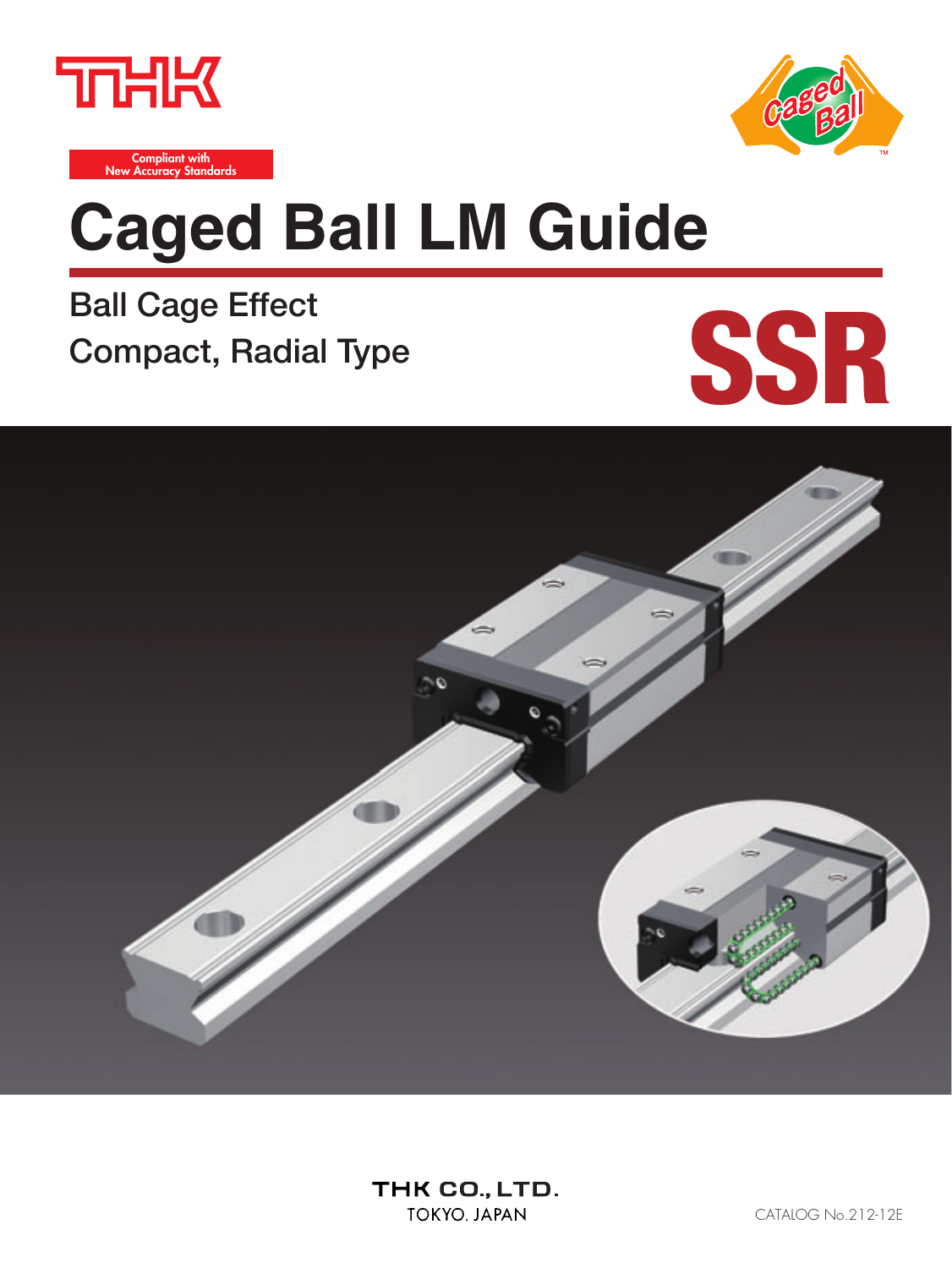## **Ball Cage Effect**

**The early forms of ball bearings were full-ball types without ball cages. Friction between balls caused loud noise, made high-speed rotation impossible and shortened the service life. Twenty years later, a Caged Ball design was developed for ball bearings. The new design enabled high-speed rotation at a low noise level, and extended the service life despite the reduced number of balls used. It marked a major development in the history of ball bearings.** 

**Similarly, the quality of needle bearings was significantly improved by the caged needle structure.**

**With cage-less, full-ball types of ball bearings, balls make metallic contact with one another and produce loud noise. In addition, they rotate in opposite directions, causing the sliding contact between two adjacent balls to occur at a speed twice the ball-spinning rate. It results in severe wear and shortens the service life.** 

**In addition, without a cage, balls make point contact to increase bearing stress, thus facilitating breakage of the oil film. In contrast, each caged ball contacts the cage over a wide area. Therefore, the oil film does not break, the noise level is low and balls can rotate at a high speed, resulting in a long service life.**

**Long Service Life and Long-term Maintenance-free Operation Superbly High Speed Low Noise, Acceptable Running Sound Smooth Motion Low Particle Generation**

**Rotary ball bearing**

### **Conventional structure**

●**Adjacent balls contact each other at a point. As a result, contact stress is high and the oil film breaks due to friction.** ●**The service life becomes shorter.**



- ●**The service life is prolonged due to the elimination of wear caused by friction between balls. OThe absence of friction between balls results in reduced heat**
- **generation during high-speed rotation.** ●**The absence of friction between balls eliminates collision noise of**
- **the balls.** ●**The even spacing of the balls enables them to move smoothly.**
- ●**Retention of lubricant in the ball cage ensures a long service life. Ball**

### **Caged Ball LM Guide**

**With the Caged Ball LM Guide, the use of a ball cage allows lines of evenly spaced balls to circulate, thus eliminating friction between the balls. In addition, grease held in a space between the ball circulation path and the ball cage (grease pocket) is applied on the contact surface between each ball and the ball cage as the ball rotates, forming an oil film on the ball surface. This minimizes the risk of oil-film break.**



1

**Oil-film contact High bearing stress due to low bearing stres ball-to-ball contact achieved with ball-to-cage contact** <del>KAN KANA</del> JOOOOOOOOOOOO

**Conventional structure Caged Ball structure**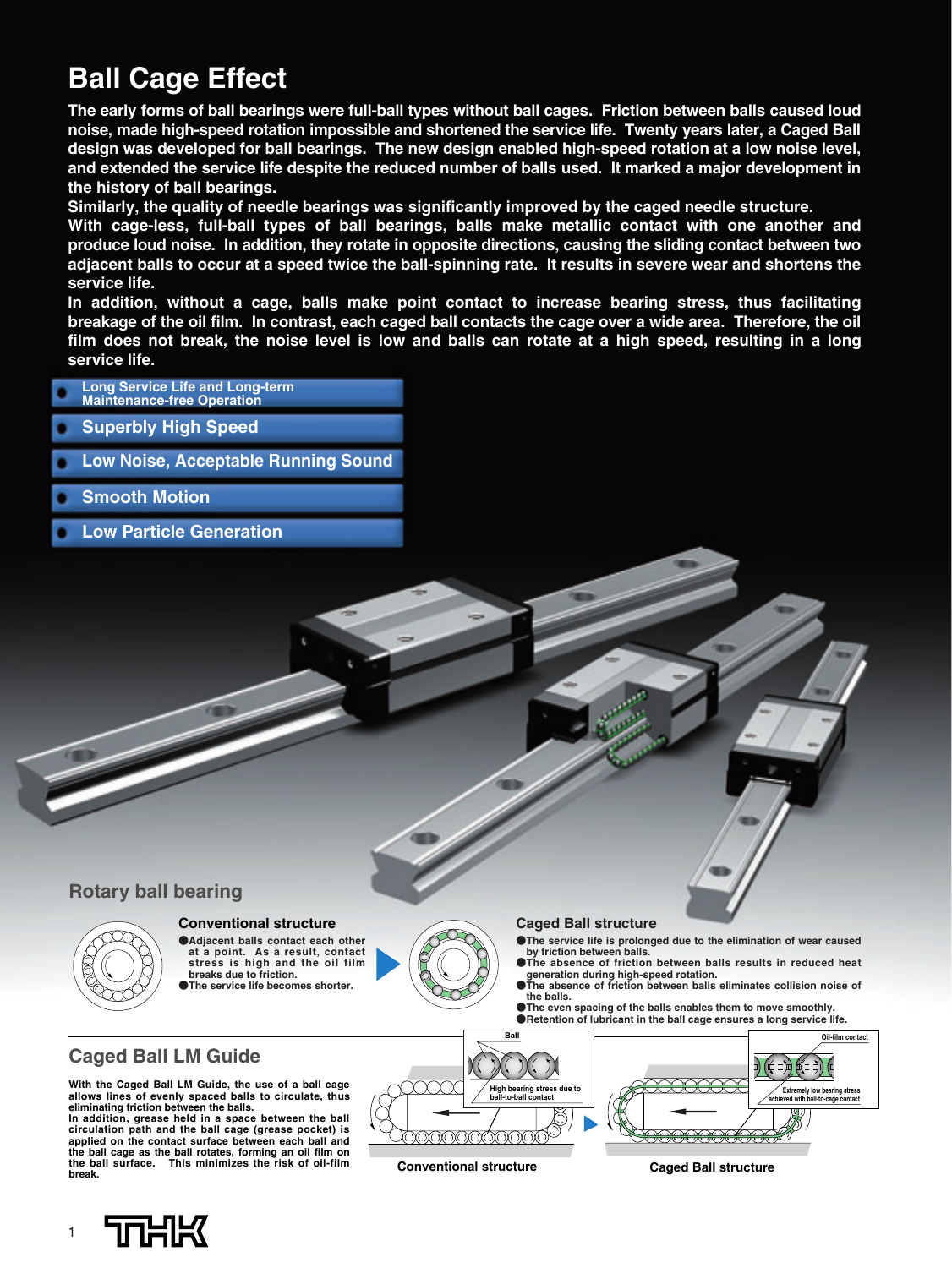## **Compact, Radial Type Caged Ball LM Guide**





**Balls roll in four rows of raceways precision-ground on an LM rail and an LM block, and ball cages and endplates incorporated in the LM block allow the balls to circulate.**

**Use of the ball cage eliminates friction between balls and increases grease retention, thus to achieve low noise, high speed and long-term maintenance-free operation.**

### ● **Compact, Radial Type**

The compact design with a low sectional height and the ball contact structure at 90°make SSR an optimal model for horizontal guides.

### **Superb Planar Running Accuracy**

Use of a ball contact structure at 90°in the radial direction reduces displacement in the radial direc-tion under a radial load and achieves highly accurate, smooth straight motion.

### **Self-adjustment Capability**

The self-adjustment capability through front-to-front configuration of THK's unique circular-arc grooves (DF set) enables a mounting error to be absorbed even under a preload, thus to achieve highly accurate, smooth straight motion.

### **Stainless Steel Type also Available as Standard**

A stainless steel type with its LM block, LM rail and balls all made of stainless steel, which is superbly corrosion resistant, is also available as standard.

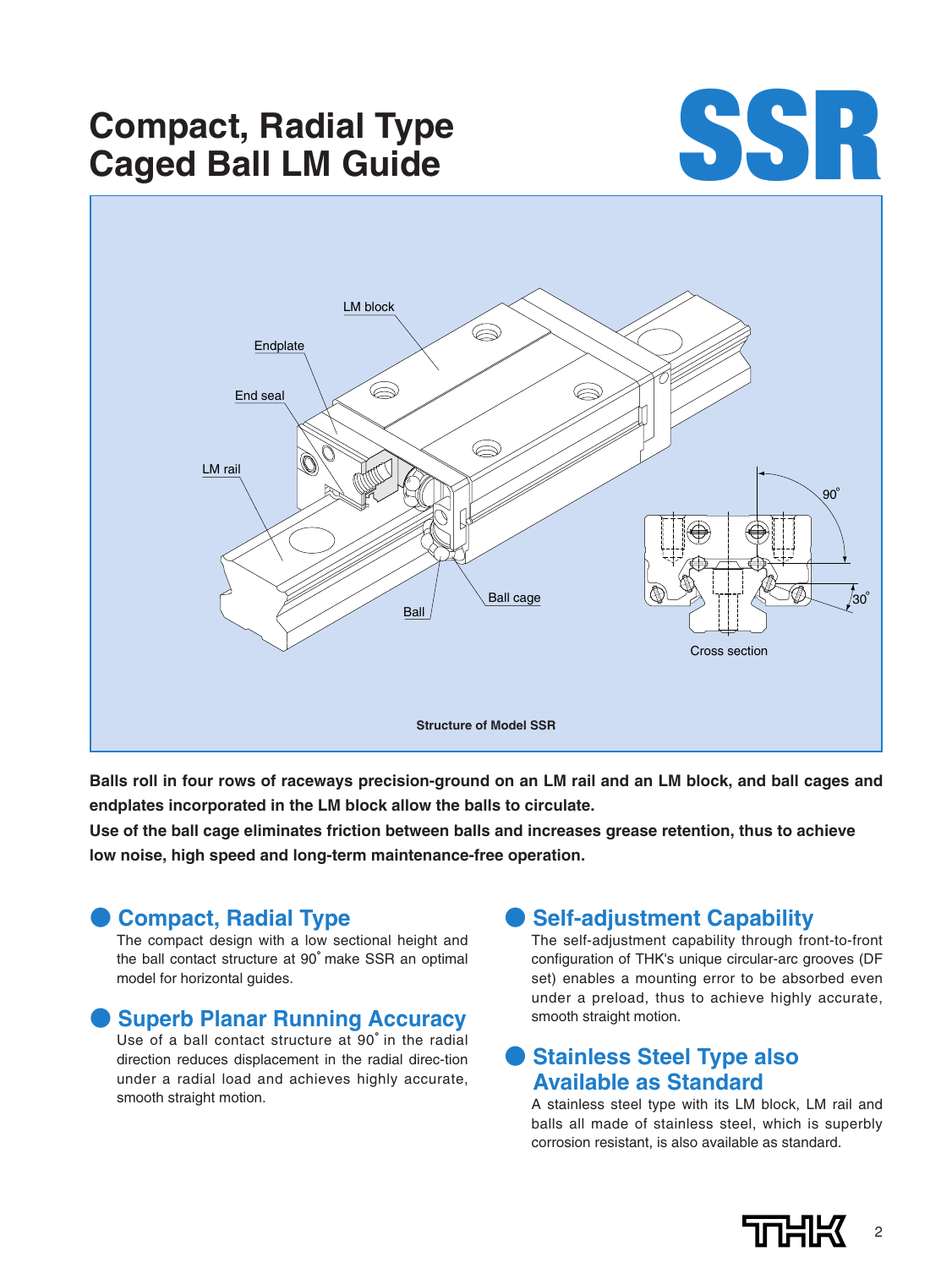

## **SSR Outline Model SSR - Product Overview**

**With a low mounting height, compact design and a large radial load capacity, this model is optimal for horizontal guides.**

**Major applications Grinding machine / semiconductor manufacturing machine / printed circuit board drilling machine / 3D measuring instrument / chip mounter / medical equipment**





**from the bottom, this type is optimal for applications where through holes for mounting bolts cannot be drilled on the table.**



●**SSR 20XTB** ●**SSR 25XTB**

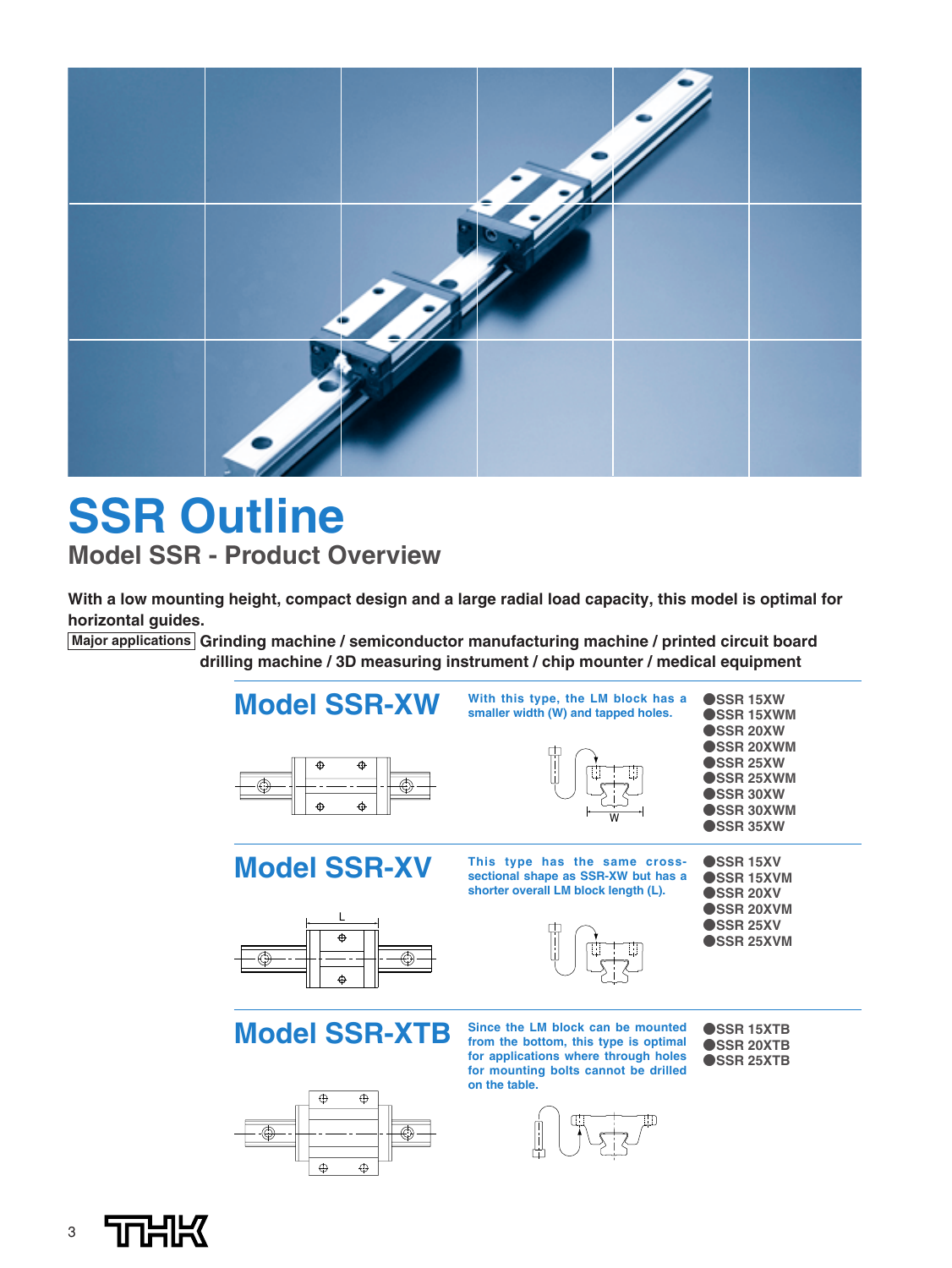## **SSR OUTLINE Model SSR - Product Overview**

## **Rated Loads in All Directions**

**Model SSR is capable of receiving loads in four directions: radial, reverse radial and lateral directions. Its basic dynamic load rating is represented by the symbol in the radial direction indicated in the figure on the right, and the actual value is provided in the specification table\*1 for SSR. The values in the reverse radial and lateral directions are obtained from Table1 below.**



### **\*1: Specification table for model SSR**

Model SSR-XW  $\rightarrow$  pages 9-10

Model SSR-XV  $\rightarrow$  pages 9-10

Model SSR-XTB  $\rightarrow$  pages 11-12

|  |  | Table 1 Rated Load of Model SSR in All Directions |
|--|--|---------------------------------------------------|

| <b>Direction</b>         | Basic dynamic load rating | Basic static load rating |
|--------------------------|---------------------------|--------------------------|
| Radial direction         |                           | ⊙ت                       |
| Reverse radial direction | $C_1 = 0.50C$             | $C_0 = 0.50C_0$          |
| Lateral direction        | $C_{\tau=0.53C}$          | $C_{0T} = 0.43C_0$       |



**When the LM block of model SSR receives a reverse radial direction and a lateral direction simultaneously, the equivalent load is obtained in the equation below.**

### **PE=X・PL+Y・PT**

- $P<sub>E</sub>$ : Equivalent load  $(N)$ 
	- ⋅Reverse radial direction
	- ⋅Lateral direction
- P<sub>L</sub> : Reverse radial load (N)
- $P_T$  : Lateral load  $(N)$
- X, Y:Equivalent factor (see Table 2)

Table 2 Equivalent Factor of Model SSR

| Equivalent load in reverse radial direction |       | 1.155 |
|---------------------------------------------|-------|-------|
| Equivalent load in lateral direction        | ე.866 |       |

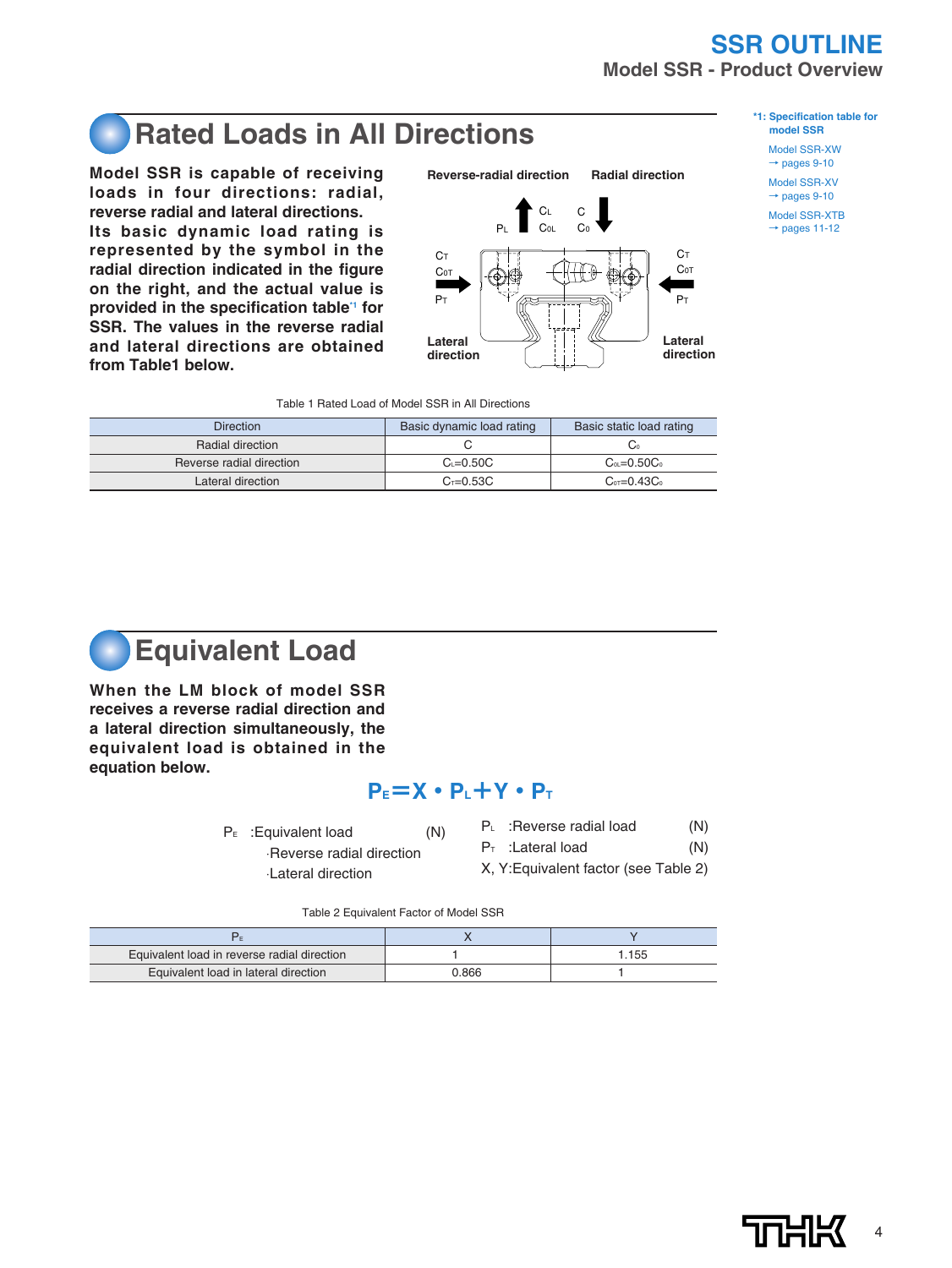**\*1: Basic dynamic load rating (C)**

It refers to a load with a constant magnitude and direction under which the nominal life (L) of a group of identical LM Guide units independently operating is 50 km.

## **Service life**

**The service life of an LM Guide is subject to variations even under the same operational conditions. Therefore, it is necessary to use the nominal life defined below as a reference value for obtaining the service life of the LM Guide.** 

### ●**Nominal life**

The nominal life means the total travel distance that 90% of a group of units of the same LM Guide model can achieve without flaking (scale-like pieces on the metal surface) after individually running under the same conditions.

### ●**Service life time**

Once the nominal life (L) has been obtained, the service life time can be obtained using the equation on the right if the stroke length and the number of reciprocations are constant.



| $2 \times l_s \times n_1 \times 60$             |      |
|-------------------------------------------------|------|
| $L_h$ : Service life time                       | (h)  |
| $\ell$ s : Stroke length                        | (mm) |
| I Number of regipropositions nor minute (min-1) |      |

 $n_1$  : Number of reciprocations per minute (min<sup>-1</sup>)

### **The**: Hardness factor

To ensure the achievement of the optimum load capacity of the LM Guide, the raceway hardness must be between 58 and 64 HRC. At hardness below this range, the basic dynamic and static load ratings decrease. Therefore, the rating values must be multiplied by the

respective hardness factors (fн).<br>Since the LM Guide has sufficient hardness, the fн value for the LM Guide is normally 1.0 unless otherwise specified.



### ■**fc: Contact factor**

When multiple LM blocks are used in close contact with each other, it is difficult to achieve uniform load distribution due to moment loads and mounting-surface accuracy. When using multiple blocks in close contact with each other, multiply the basic load rating (C or C。) by the<br>corresponding contact factor indicated in Table 1. Note: When uneven load distribution is expected in a large machine, consider using a contact

factor from Table 1.

### **Table 1 Contact Factor (fc)**

| Number of blocks used in close contact | Contact factor fo |
|----------------------------------------|-------------------|
| 2                                      | 0.81              |
| 3                                      | 0.72              |
|                                        | 0.66              |
| 5                                      | 0.61              |
| 6 or greater                           | 0.6               |
| Normal use                             |                   |

### **If<sub>T</sub>: Temperature factor**

Since the service temperature of Caged Ball LM Guides is normally 80°C or below, the  $f<sub>T</sub>$  value is 1.0.

### ■**fW**:**Load factor**

In general, reciprocating machines tend to produce vibrations or impact during operation. It is especially difficult to accurately determine all vibrations generated during high-speed operation and impacts produced each time the machine starts and stops. Therefore, where the effects of speed and vibration are estimated to be significant, divide the basic dynamic load rating (C) by a load factor selected from Table 2, which contains empirically obtained data.

### Table 2 Load Factor ( $f_w$ )

| Vibrations/impact | Speed (V)                     | fw            |  |  |  |
|-------------------|-------------------------------|---------------|--|--|--|
| Faint             | Very low<br>$V \leq 0.25$ m/s | to 1.2        |  |  |  |
| Weak              | Slow<br>$0.25 < V \le 1$ m/s  | 1.2 to $1.5$  |  |  |  |
| Medium            | Medium<br>$1 < V \leq 2m/s$   | $1.5$ to $2$  |  |  |  |
| Strong            | High<br>V>2m/s                | to $3.5$<br>2 |  |  |  |

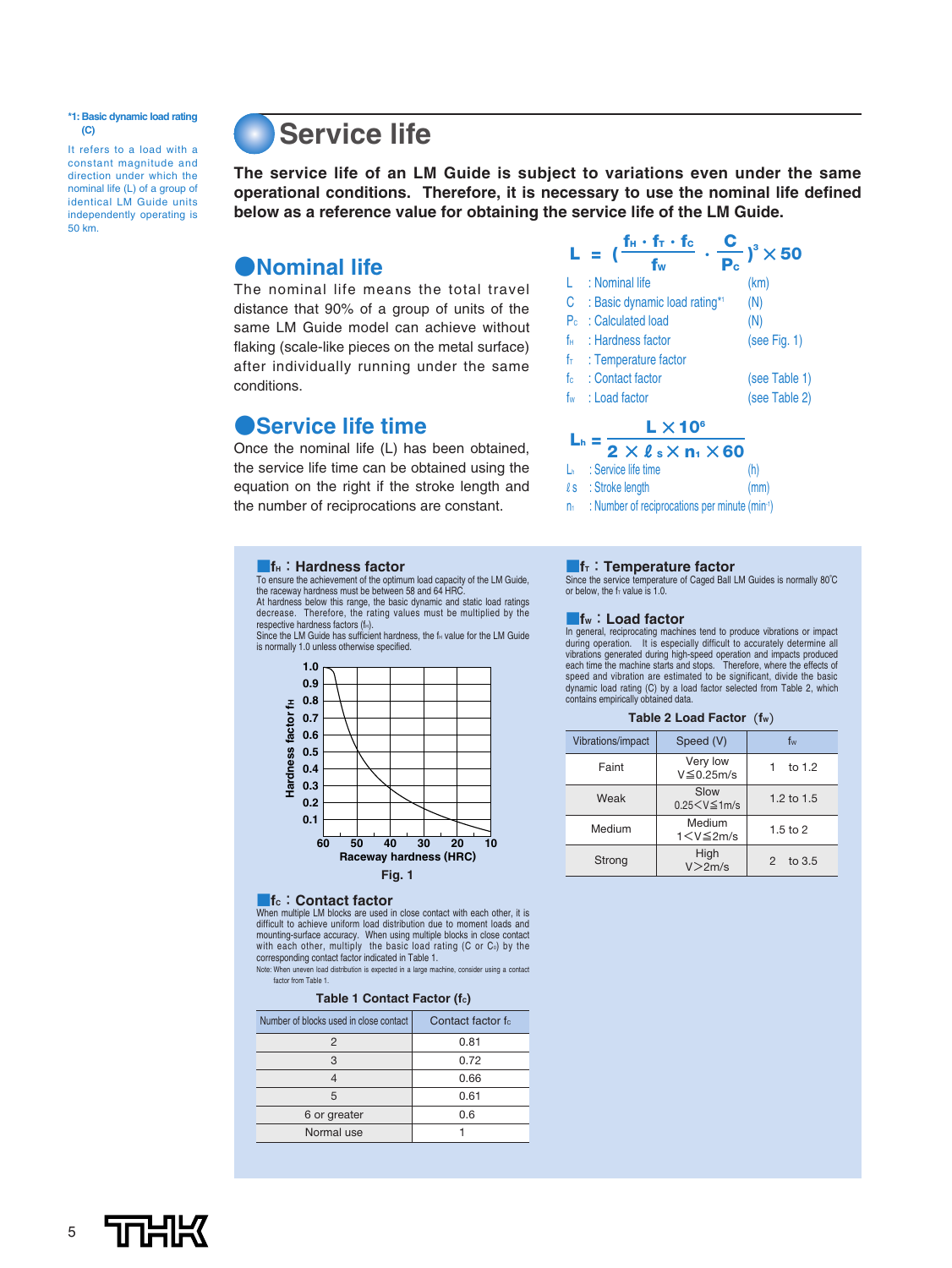## **SSR OUTLINE Model SSR - Product Overview**

### **\*1: Preload**

### Preload is an internal load applied to the rolling elements (balls, rollers, etc.) of an LM block in advance in order to increase its rigidity. The clearance of all model SSR units is adjusted to the designated value before being shipped. Therefore, it is unnecessary to adjust the preload.

## **Radial Clearance Standard**

**Since the radial clearance of an LM Guide greatly affects the running accuracy, load carrying capacity and rigidity of the LM Guide, it is important to select an appropriate clearance according to the application.**

In general, selecting a negative clearance (i.e., a preload\*1 is applied) while taking into account possible vibrations and impact generated from reciprocating motion favorably affects the service life and the accuracy.



Unit: μm

| Indication symbol | Normal       | Light preload  |
|-------------------|--------------|----------------|
| Model No.         | No symbol    | C <sub>1</sub> |
| 15                | $-4$ to $+2$ | $-10$ to $-4$  |
| 20                | $-5$ to $+2$ | $-12$ to $-5$  |
| 25                | $-6$ to $+3$ | $-15$ to $-6$  |
| 30                | $-7$ to $+4$ | $-18$ to $-7$  |
| 35                | $-8$ to $+4$ | $-20$ to $-8$  |

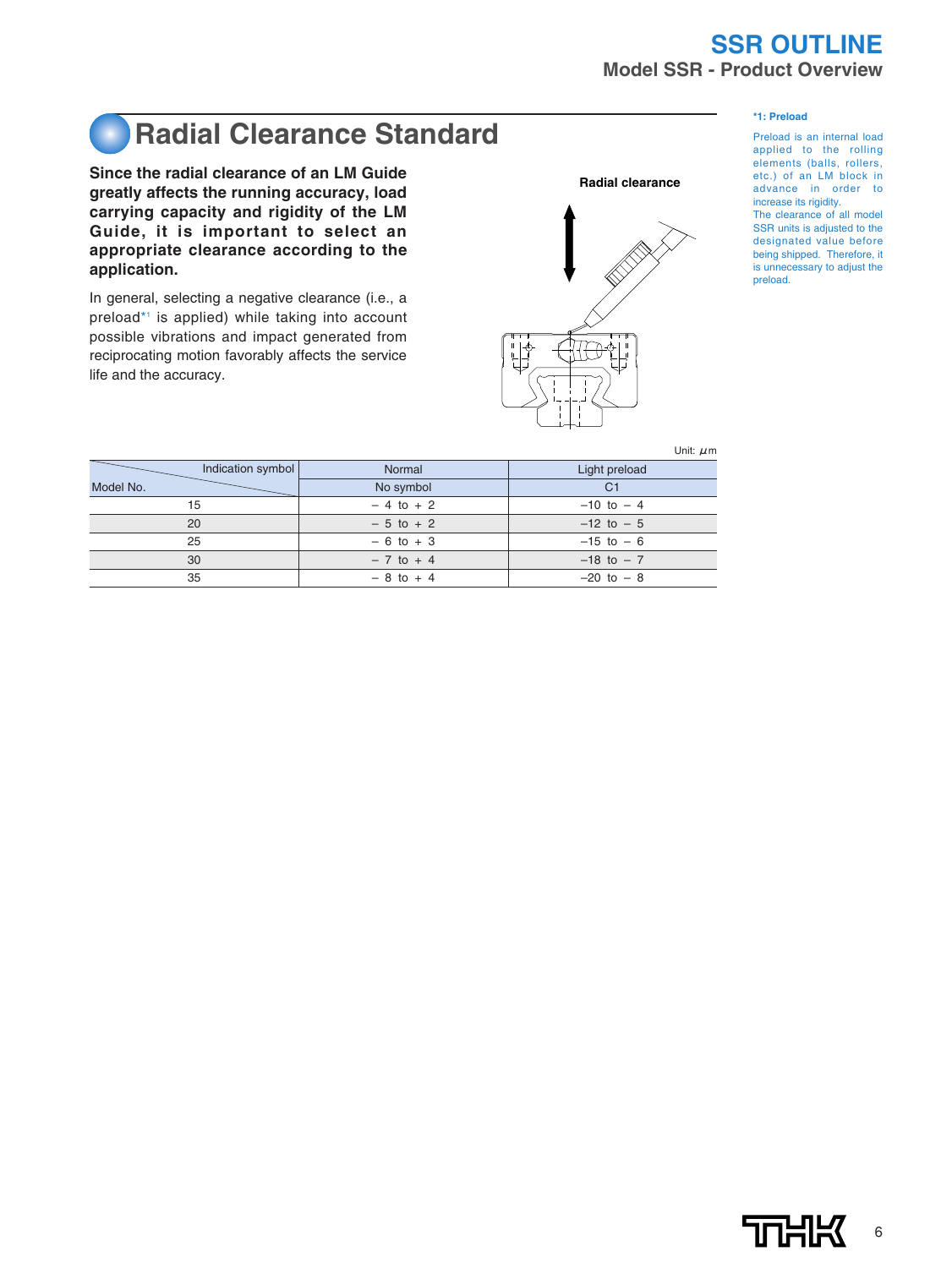### **\*1: Running parallelism**

It refers to the parallelism error between the LM block and the LM rail datum plane when the LM block travels the whole length of the LM rail with the LM rail secured on the reference datum plane using bolts.

### **\*2: Difference in height M**

It indicates the difference between the minimum and maximum values of height (M) of each of the LM blocks used on the same plane in combination.

### **\*3: Difference in width W**<sub>2</sub>

It indicates the difference between the minimum and maximum values of the width (W<sub>2</sub>) between each of the LM blocks, mounted on one LM rail in combination, and the LM rail.

## **Accuracy Standard**

**The accuracy of model SSR is specified in terms of running parallelism (\*1), dimensional tolerance for height and width, and height and width difference between a pair (\*2, \*3) when two or more LM blocks are used on one rail or when two or more rails are mounted on the same plane.**

The accuracy of model SSR is categorized into Normal grade (no symbol), High-accuracy grade (H), Precision grade (P), Super-precision grade (SP) and Ultra-precision grade (UP) by model numbers, as indicated in the table below.



Unit: mm

| Model No. | Accuracy standard                               | Normal<br>grade             | High-accuracy<br>grade | Precision<br>grade  | Super-precision<br>grade   | Ultra-precision<br>grade |  |
|-----------|-------------------------------------------------|-----------------------------|------------------------|---------------------|----------------------------|--------------------------|--|
|           | <b>Item</b>                                     | No symbol                   | H                      | P                   | <b>SP</b>                  | <b>UP</b>                |  |
|           | Dimensional tolerance for height M              | ± 0.07                      | ± 0.03                 | $\Omega$<br>$-0.03$ | $\Omega$<br>$-0.015$       | $\Omega$<br>$-0.008$     |  |
|           | Difference in height M                          | 0.02                        | 0.01                   | 0.006               | 0.004                      | 0.003                    |  |
|           | Dimensional tolerance for width W <sub>2</sub>  | ± 0.06                      | ± 0.03                 | $\Omega$<br>$-0.02$ | $\Omega$<br>$-0.015$       | $\Omega$<br>$-0.008$     |  |
| 15        | Difference in width W <sub>2</sub>              | 0.02                        | 0.01                   | 0.006               | 0.004                      | 0.003                    |  |
| 20        | Running parallelism of                          | as shown in the table below |                        |                     |                            |                          |  |
|           | surface C against surface A                     |                             |                        |                     |                            |                          |  |
|           | Running parallelism of                          | as shown in the table below |                        |                     |                            |                          |  |
|           | surface $\boxed{D}$ against surface $\boxed{B}$ |                             |                        |                     |                            |                          |  |
|           | Dimensional tolerance for height M              | ± 0.08                      | $\pm 0.04$             | $\Omega$<br>$-0.04$ | $\Omega$<br>$-0.02$        | $\Omega$<br>$-0.01$      |  |
|           | Difference in height M                          | 0.02                        | 0.015                  | 0.007               | 0.005                      | 0.003                    |  |
|           | Dimensional tolerance for width W <sub>2</sub>  | ± 0.07                      | ± 0.03                 | $\Omega$<br>$-0.03$ | $\overline{0}$<br>$-0.015$ | $\Omega$<br>$-0.01$      |  |
| 25        | Difference in width W <sub>2</sub>              | 0.025                       | 0.015                  | 0.007               | 0.005                      | 0.003                    |  |
| 30        | Running parallelism of                          | as shown in the table below |                        |                     |                            |                          |  |
| 35        | surface C against surface A                     |                             |                        |                     |                            |                          |  |
|           | Running parallelism of                          |                             |                        |                     |                            |                          |  |
|           | surface D against surface B                     | as shown in the table below |                        |                     |                            |                          |  |

### **LM Rail Length and Running Parallelism by Accuracy Standard for Models SSR** Unit: μm

| LM rail length (mm) |         | <b>Running Parallelism Values</b> |                     |                |                                                             |                |
|---------------------|---------|-----------------------------------|---------------------|----------------|-------------------------------------------------------------|----------------|
|                     |         |                                   | High-accuracy grade |                | Precision grade Super precision grade Ultra precision grade |                |
| Above               | Or less | No Symbol                         | н                   | P              | <b>SP</b>                                                   | UP             |
|                     | 50      | 5                                 | 3                   | $\overline{2}$ | 1.5                                                         |                |
| 50                  | 80      | 5                                 | 3                   | $\overline{2}$ | 1.5                                                         |                |
| 80                  | 125     | 5                                 | 3                   | $\overline{2}$ | 1.5                                                         |                |
| 125                 | 200     | 5                                 | 3.5                 | $\overline{2}$ | 1.5                                                         |                |
| 200                 | 250     | 6                                 | 4                   | 2.5            | 1.5                                                         | ۹              |
| 250                 | 315     | $\overline{7}$                    | 4.5                 | 3              | 1.5                                                         |                |
| 315                 | 400     | 8                                 | 5                   | 3.5            | 2                                                           | 1.5            |
| 400                 | 500     | 9                                 | 6                   | 4.5            | 2.5                                                         | 1.5            |
| 500                 | 630     | 11                                | $\overline{7}$      | 5              | 3                                                           | $\overline{c}$ |
| 630                 | 800     | 12                                | 8.5                 | 6              | 3.5                                                         | 2              |
| 800                 | 1000    | 13                                | 9                   | 6.5            | 4                                                           | 2.5            |
| 1000                | 1250    | 15                                | 11                  | 7.5            | 4.5                                                         | 3              |
| 1250                | 1600    | 16                                | 12                  | 8              | 5                                                           | $\overline{4}$ |
| 1600                | 2000    | 18                                | 13                  | 8.5            | 5.5                                                         | 4.5            |
| 2000                | 2500    | 20                                | 14                  | 9.5            | 6                                                           | 5              |
| 2500                | 3150    | 21                                | 16                  | 11             | 6.5                                                         | 5.5            |
| 3150                | 4000    | 23                                | 17                  | 12             | 7.5                                                         | 6              |
| 4000                | 5000    | 24                                | 18                  | 13             | 8.5                                                         | 6.5            |

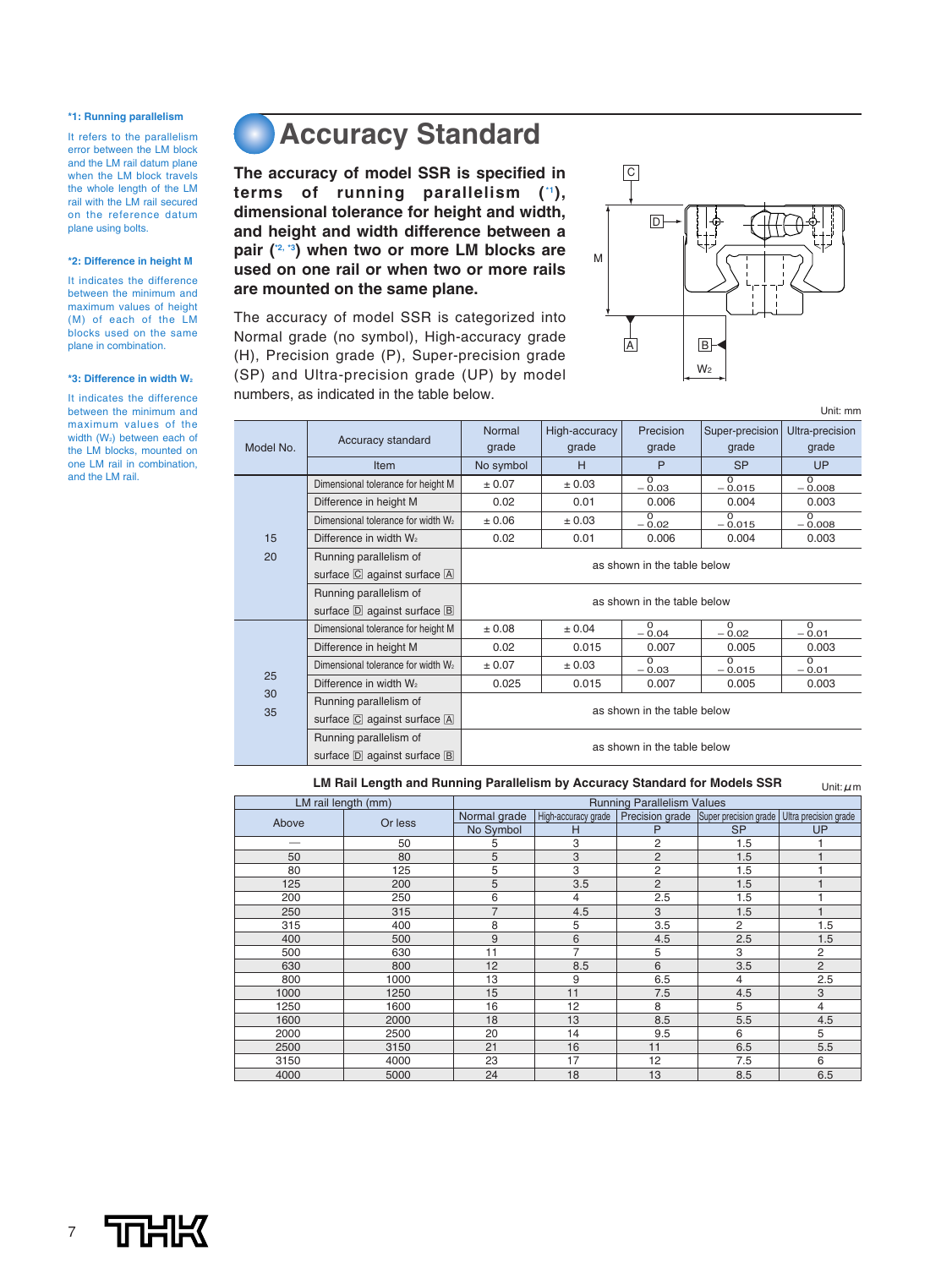Unit: mm

Unit:μm

 $U<sub>0</sub>$ it: $U<sub>0</sub>$ m

## **Shoulder Height of the Mounting Base and the Corner Radius**

**Normally, the mounting base for the LM rail and the LM block has a reference-surface on the side face of the shoulder of the base in order to allow easy installation and highly accurate positioning.**

The corner of the mounting shoulder must be machined to have a recess, or machined to be smaller than the corner radius "r," to prevent interference with the chamfer of the LM rail or the LM block.



**Shoulder for the LM rail Shoulder for the LM block**

| Model No. | Corner radius<br>$r$ (max) | Shoulder height<br>for the LM rail | Maximum shoulder height<br>for the LM block<br>H2 | $H_3$ |     |
|-----------|----------------------------|------------------------------------|---------------------------------------------------|-------|-----|
| 15X       | 0.5                        | 3.8                                | 5.5                                               | 4.5   | 0.3 |
| 20X       | 0.5                        | 5                                  | 7.5                                               |       | 0.3 |
| 25X       |                            | 5.5                                |                                                   | 6.8   | 0.4 |
| 30X       |                            |                                    | 11.5                                              | 9.5   | 0.4 |
| 35X       |                            | 9                                  | 16                                                | 11.5  | 0.4 |

Note: When closely contacting the LM block with the datum shoulder, the resin layer may stick out from the overall width of the LM block by the dimension D. To avoid this, machine the datum shoulder to have a recess or limit the datum shoulder's height below the dimension H<sub>2</sub>

## **Error Allowance in the Parallelism Between Two Rails**

The table shows error allowances in parallelism (P) between two rails that will not affect the service life in normal operation.



|           |              |    | _ _                             |
|-----------|--------------|----|---------------------------------|
| Model No. | Clearance C0 |    | Clearance C1   Normal clearance |
| 15X       |              | 25 | 35                              |
| 20X       | 25           | 30 | 40                              |
| 25X       | 30           | 35 | 50                              |
| 30X       | 35           | 40 | 60                              |
| 35X       | 45           | 50 | 70                              |
|           |              |    |                                 |

## **Error Allowance in Vertical Level Between Two Rails**

The values in the tables indicate the error allowances in vertical level (S) between two rails per axis-to-axis distance of 500mm and are proportional to the axis-to-axis distances.



|                 |                          |              | 0.000111         |
|-----------------|--------------------------|--------------|------------------|
| Model No.       | Clearance C <sub>0</sub> | Clearance C1 | Normal clearance |
| 15X             |                          | 100          | 180              |
| 20X             | 80                       | 100          | 180              |
| 25X             | 100                      | 120          | 200              |
| 30 <sub>X</sub> | 120                      | 150          | 240              |
| 35X             | 170                      | 210          | 300              |
|                 |                          |              |                  |



8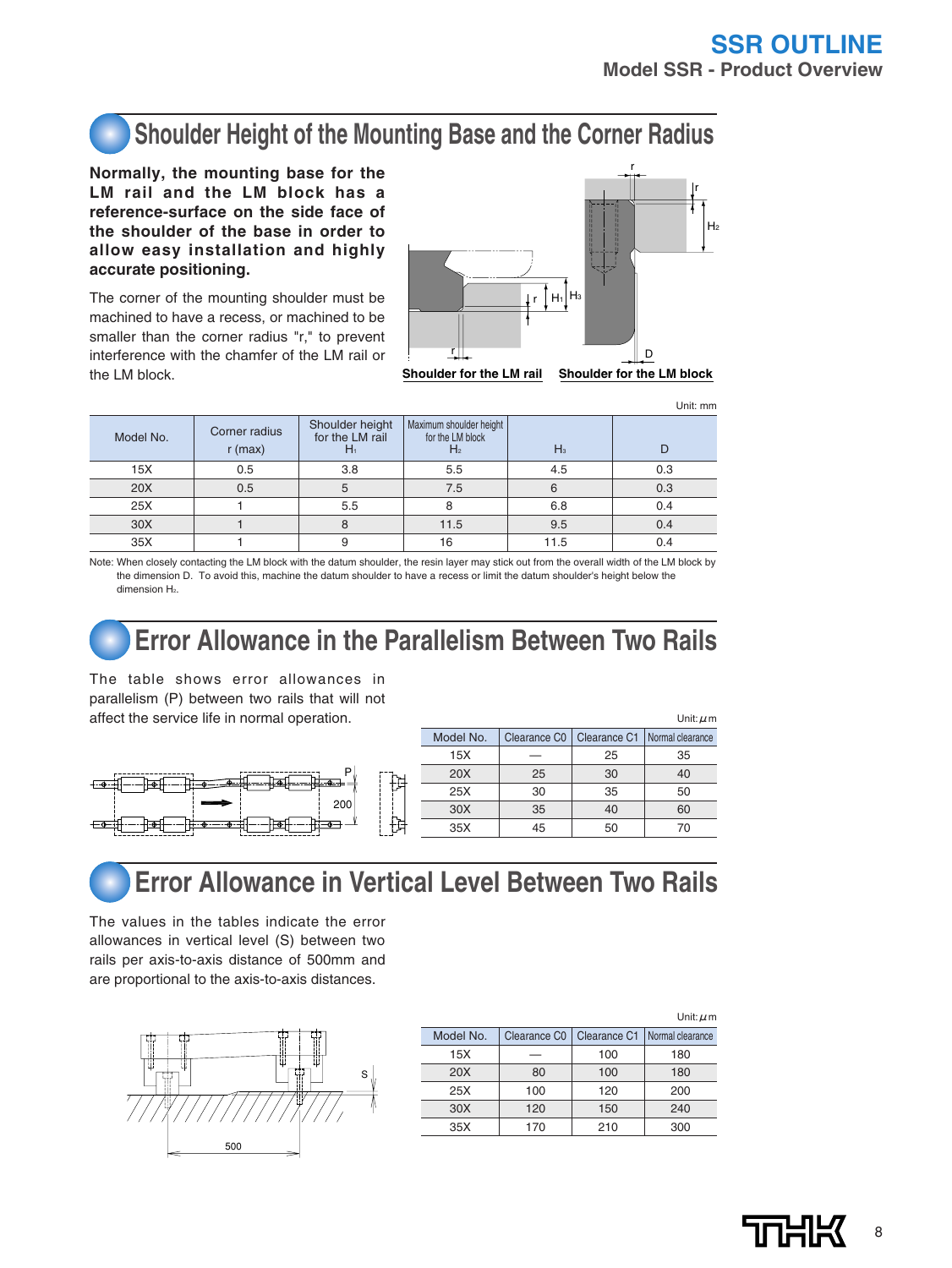## **Models SSR-XV(XVM)/SSR-XW(XWM) Dimensional Table for Models SSR-XV(XVM)/SSR-XW(XWM)**



|                |    | <b>External dimensions</b> |                         |    | <b>LM block dimensions</b> |                 |      |              |      |     |     |       |                |                |         |       |
|----------------|----|----------------------------|-------------------------|----|----------------------------|-----------------|------|--------------|------|-----|-----|-------|----------------|----------------|---------|-------|
|                |    |                            |                         |    |                            |                 |      |              |      |     |     |       |                |                |         |       |
| Model No.      |    |                            | Height   Width   Length |    |                            |                 |      |              |      |     |     |       |                |                | Grease  |       |
|                | M  | W                          | L                       | B  | C                          | $S \times \ell$ | L۱   | $\mathsf{L}$ | K    | N   | E   | $f_0$ | e <sub>0</sub> | D <sub>0</sub> | nipple  | $H_3$ |
| SSR 15XV (XVM) | 24 | 34                         | 40.3                    | 26 |                            | $M4\times7$     | 23.3 | 6.5          | 19.5 | 4.5 | 5.5 | 2.7   | 4.5            | 3              | PB1021B | 4.5   |
| SSR 15XW (XWM) |    |                            | 56.9                    |    | 26                         |                 | 39.9 |              |      |     |     |       |                |                |         |       |
| SSR 20XV (XVM) | 28 | 42                         | 47.7                    | 32 |                            | $M5\times8$     | 27.8 | 8.2          | 22   | 5.5 | 12  | 2.8   | 5.2            | 3              | B-M6F   | 6     |
| SSR 20XW (XWM) |    |                            | 66.5                    |    | 32                         |                 | 46.6 |              |      |     |     |       |                |                |         |       |
| SSR 25XV (XVM) | 33 | 48                         | 60                      | 35 | _                          | $M6\times9$     | 36.8 | 8.4          | 26.2 | 6   | 12  | 3.3   | $\overline{ }$ | 3              | B-M6F   | 6.8   |
| SSR 25XW (XWM) |    |                            | 83                      |    | 35                         |                 | 59.8 |              |      |     |     |       |                |                |         |       |
| SSR 30XW (XWM) | 42 | 60                         | 97                      | 40 | 40                         | M8×12           | 70.7 | 11.3         | 32.5 | 8   | 12  | 4.5   | 7.6            | 4              | B-M6F   | 9.5   |
| SSR 35XW       | 48 | 70                         | 110.9                   | 50 | 50                         | $M8\times12$    | 80.5 | 13           | 36.5 | 8.5 | 12  | 4.7   | 8.8            | 4              | B-M6F   | 11.5  |

**Note** Symbol M indicates that stainless steel is used in the LM block, LM rail and balls. Those models marked with this symbol are therefore highly resistant to corrosion and environment.

### **SSR25X V 2 UU C1 M +1240L Y P T M -**Ⅱ **Model number coding** Model number Type of LM block Contamination protection accessory symbol (\*1) No. of LM blocks used on the same rail LM rail length Applied to (in mm) Radial clearance symbol (\*2) Normal (No symbol) Light preload (C1) **Stainless** steel LM block only 15 and 25 Accuracy symbol (\*3) Normal grade (No Symbol) High accuracy grade (H)/Precision grade (P) Super precision grade (SP)/Ultra precision grade (UP) Symbol for LM rail jointed use **Stainless** steel LM rail Symbol for No. of rails used on the same plane (\*1) See contamination protection accessory on page 14. (\*2) See page 6. (\*3) See page 7.

This model number indicates that a single-rail unit constitutes one set. (i.e., required number of sets when 2 rails are used in **Note** parallel is 2 at a minimum.)

The LM rail mounting hole of SSR15X is drilled for M4 screws as standard (with Y indication). If you order the hole to be **Note** drilled for M3 screws (without Y indication), contact THK. When replacing this model with model SR, pay attention to the dimension of the rail mounting hole.

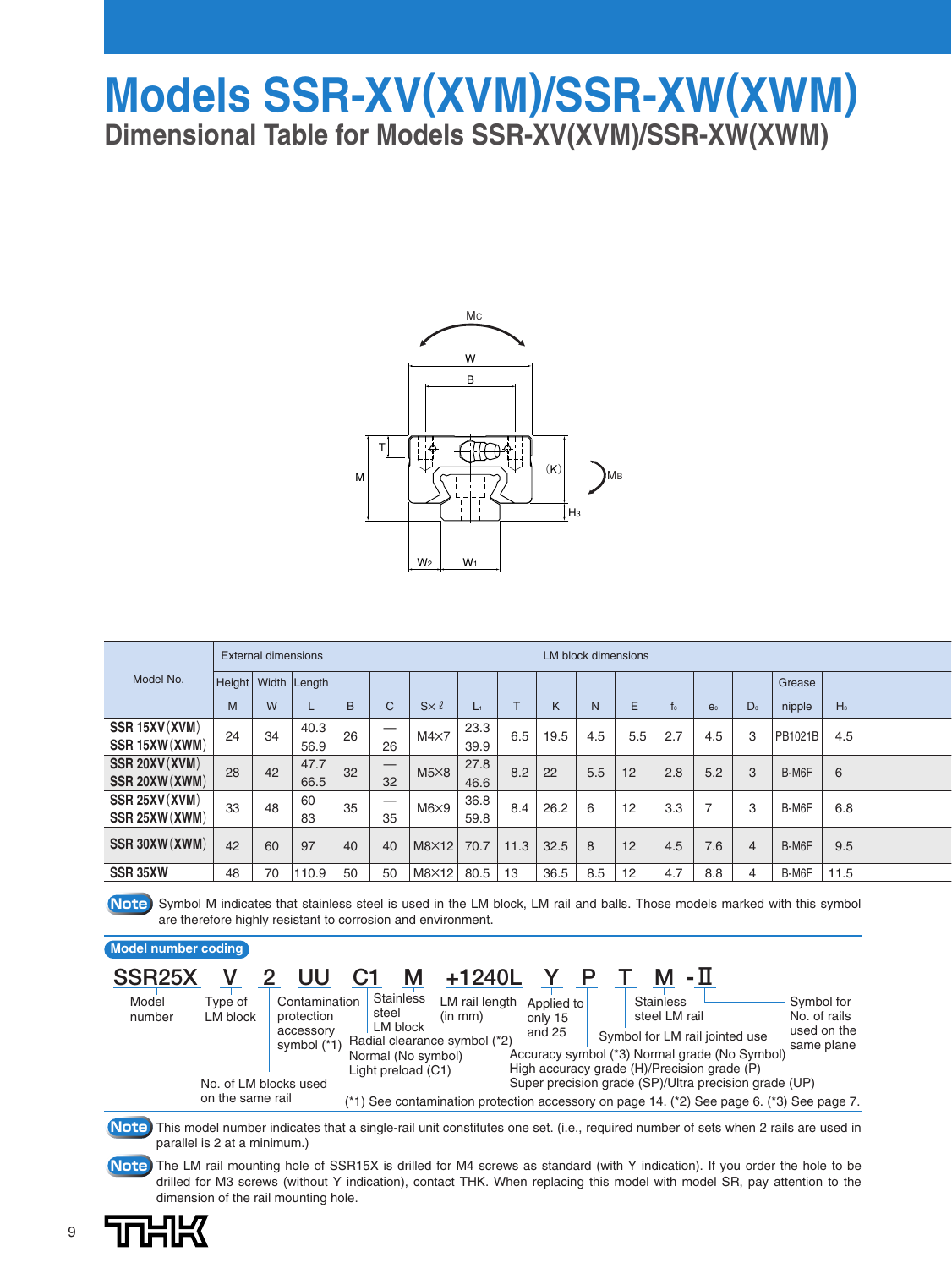

Models SSR-XW/XWM

|                |                |                | <b>LM</b> rail dimensions |                             |                      | Basic load rating |                | Static permissible moment [kN-m]*6 |                     |        |                     |        | <b>Mass</b>     |         |
|----------------|----------------|----------------|---------------------------|-----------------------------|----------------------|-------------------|----------------|------------------------------------|---------------------|--------|---------------------|--------|-----------------|---------|
| Width          |                | Height         | Pitch                     |                             | Length <sup>*5</sup> | C                 | C <sub>0</sub> |                                    | ക<br>M <sub>A</sub> |        | €<br>M <sub>B</sub> | Mc     | <b>LM block</b> | LM rail |
| $W_1$<br>±0.05 | W <sub>2</sub> | M <sub>1</sub> | F                         | $d_1 \times d_2 \times h$   | <b>Max</b>           | [kN]              | [kN]           | 1 block                            | Double<br>blocks    | block  | Double<br>blocks    | block  | [kg]            | [kg/m]  |
| 15             | 9.5            | 12.5           | 60                        | $4.5 \times 7.5 \times 5.3$ | 2500                 | 9.1               | 9.7            | 0.0303                             | 0.192               | 0.0189 | 0.122               | 0.0562 | 0.08            | 1.2     |
|                |                |                |                           |                             | (1240)               | 14.7              | 16.5           | 0.0792                             | 0.44                | 0.0486 | 0.274               | 0.0962 | 0.15            |         |
| 20             | 11             | 15.5           | 60                        | $6\times9.5\times8.5$       | 3000                 | 13.4              | 14.4           | 0.0523                             | 0.336               | 0.0326 | 0.213               | 0.111  | 0.14            | 2.1     |
|                |                |                |                           |                             | (1480)               | 19.6              | 23.4           | 0.138                              | 0.723               | 0.0847 | 0.448               | 0.18   | 0.25            |         |
| 23             | 12.5           | 18             | 60                        | $7\times11\times9$          | 3000                 | 21.7              | 22.5           | 0.104                              | 0.661               | 0.0652 | 0.419               | 0.204  | 0.23            | 2.7     |
|                |                |                |                           |                             | (2020)               | 31.5              | 36.4           | 0.258                              | 1.42                | 0.158  | 0.884               | 0.33   | 0.4             |         |
| 28             | 16             | 23             | 80                        | $7\times11\times9$          | 3000<br>(2520)       | 46.5              | 52.7           | 0.446                              | 2.4                 | 0.274  | 1.49                | 0.571  | 0.8             | 4.3     |
| 34             | 18             | 27.5           | 80                        | 9×14×12                     | 3000                 | 64.6              | 71.6           | 0.711                              | 3.72                | 0.437  | 2.31                | 0.936  | 1.1             | 6.4     |

\*4 Pilot holes for side nipples are not drilled through in order to prevent foreign material from entering the product.

THK will mount grease nipples per your request. Therefore, do not use the side nipple pilot holes for purposes other than mounting a grease nipple.

\*5 The maximum length under "Length" indicates the standard maximum length of an LM rail. (See page 13.)

\*6 Static permissible moment : 1 block: static permissible moment value with 1 LM block

Double blocks: static permissible moment value with 2 blocks closely contacting with each other



Unit: mm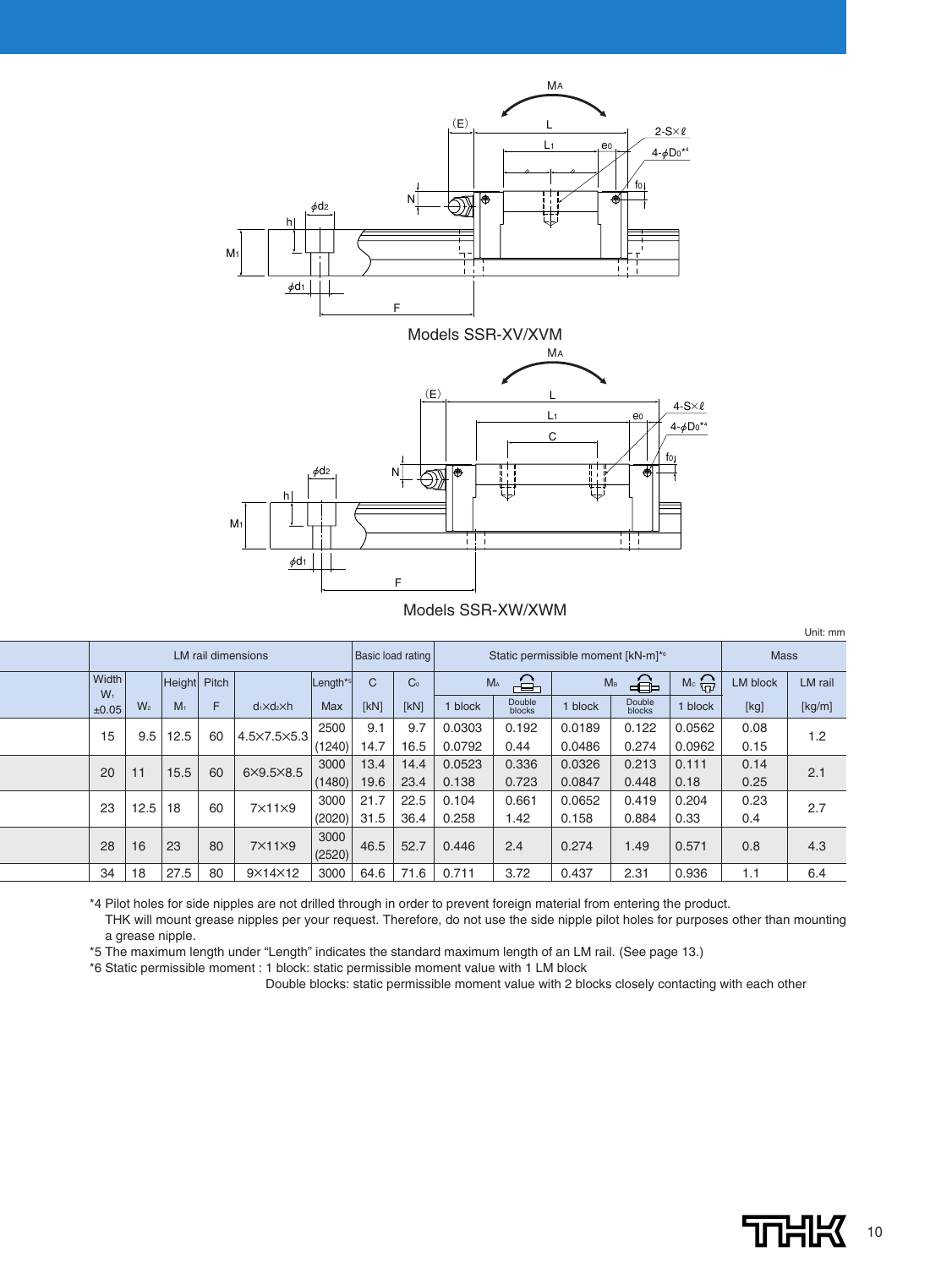## **Model SSR-XTB Dimensional Table for Model SSR-XTB**



|                  | External dimensions |    |                         |    | LM block dimensions |     |      |              |      |     |     |     |                |                |                |       |
|------------------|---------------------|----|-------------------------|----|---------------------|-----|------|--------------|------|-----|-----|-----|----------------|----------------|----------------|-------|
| Model No.        |                     |    | Height   Width   Length |    |                     |     |      |              |      |     |     |     |                |                | Grease         |       |
|                  | M                   | W  | ┕                       | B  | C                   | н   | L1   | $\mathbf{r}$ | K    | N.  | E   | t0. | e <sub>0</sub> | D <sub>0</sub> | nipple         | $H_3$ |
| <b>SSR 15XTB</b> | 24                  | 52 | 56.9                    | 41 | 26                  | 4.5 | 39.9 | 7            | 19.5 | 4.5 | 5.5 | 2.7 | 4.5            | 3              | <b>PB1021B</b> | 4.5   |
| <b>SSR 20XTB</b> | 28                  | 59 | 66.5                    | 49 | 32                  | 5.5 | 46.6 | 9            | 22   | 5.5 | 12  | 2.8 | 5.2            | 3              | B-M6F          | 6     |
| <b>SSR 25XTB</b> | 33                  | 73 | 83                      | 60 | 35                  | 7   | 59.8 | 10           | 26.2 | 6   | 12  | 3.3 | $\overline{7}$ | 3              | B-M6F          | 6.8   |

### **Model number coding**

| SSR <sub>25</sub> X | ΤВ                    |                             | $+1240L$                                                  |                                                                                              |                                                                                              |                                                       |                                 |  |  |
|---------------------|-----------------------|-----------------------------|-----------------------------------------------------------|----------------------------------------------------------------------------------------------|----------------------------------------------------------------------------------------------|-------------------------------------------------------|---------------------------------|--|--|
| Model               | Type of               | Contamination<br>protection | LM rail length(in mm)                                     |                                                                                              |                                                                                              |                                                       | Symbol for<br>No. of rails used |  |  |
| number              | LM block              | accessory<br>symbol $(*1)$  | Applied to only 15 and 25<br>Radial clearance symbol (*2) |                                                                                              |                                                                                              | Symbol for<br>LM rail jointed use                     | on the same plane               |  |  |
|                     |                       |                             | Normal (No symbol)<br>Light preload (C1)                  | Accuracy symbol (*3) Normal grade (No Symbol)<br>High accuracy grade (H)/Precision grade (P) |                                                                                              |                                                       |                                 |  |  |
|                     | No. of LM blocks used |                             |                                                           |                                                                                              |                                                                                              | Super precision grade (SP)/Ultra precision grade (UP) |                                 |  |  |
|                     | on the same rail      |                             |                                                           |                                                                                              | $(2)$ See contamination protection accessory on page 14. $(2)$ See page 6. $(2)$ See page 7. |                                                       |                                 |  |  |

This model number indicates that a single-rail unit constitutes one set. (i.e., required number of sets when 2 rails are used in **Note** parallel is 2 at a minimum.)

The LM rail mounting hole of SSR15X is drilled for M4 screws as standard (with Y indication). If you order the hole to be **Note** drilled for M3 screws (without Y indication), contact THK. When replacing this model with model SR, pay attention to the dimension of the rail mounting hole.

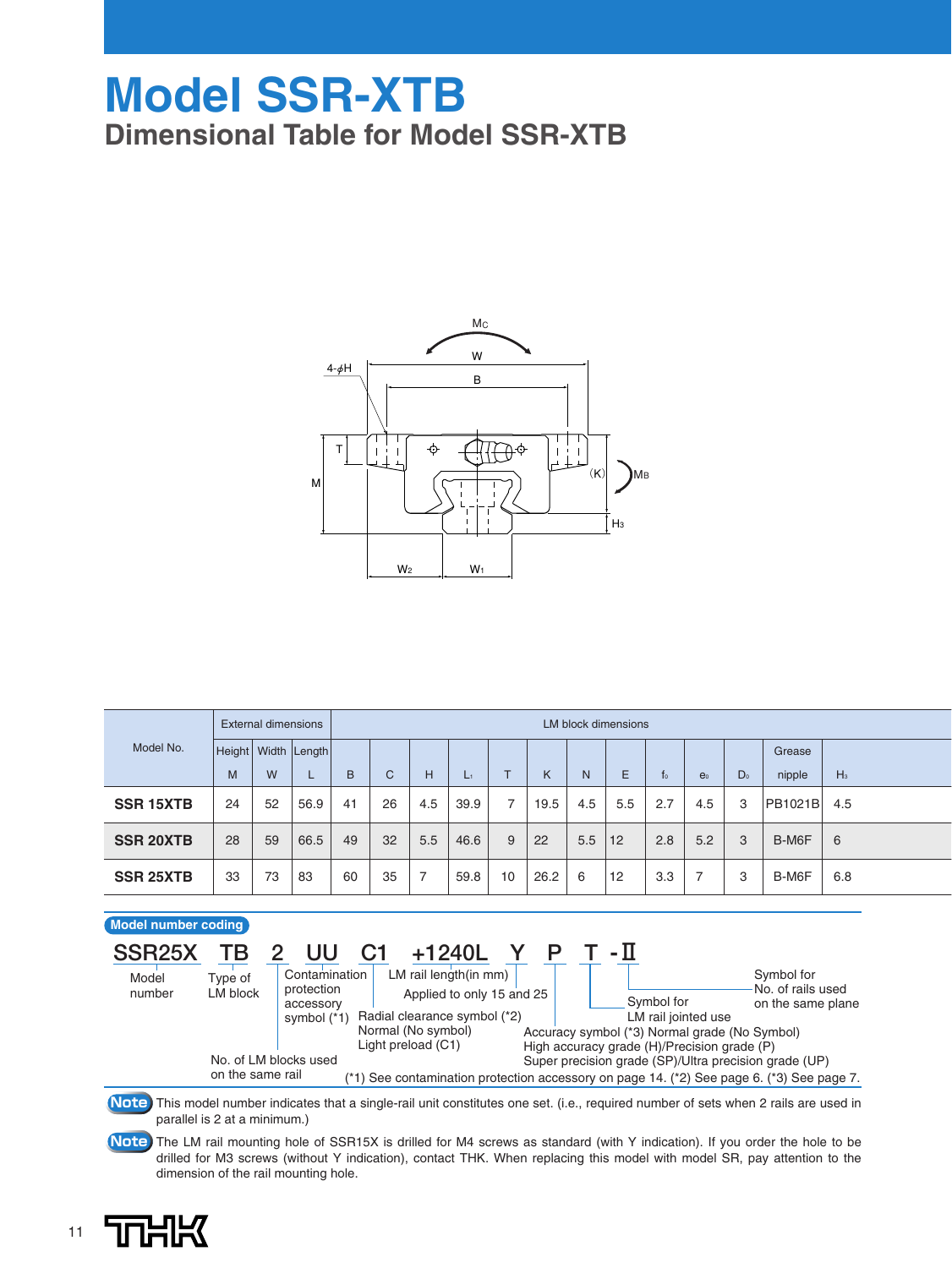

|                               |                                                                                                                                                                                                                                                      |  |  |                          |                |                |                                    |                                                        |                  |              |                     |                 |         | Unit: mm |
|-------------------------------|------------------------------------------------------------------------------------------------------------------------------------------------------------------------------------------------------------------------------------------------------|--|--|--------------------------|----------------|----------------|------------------------------------|--------------------------------------------------------|------------------|--------------|---------------------|-----------------|---------|----------|
|                               | LM rail dimensions<br>Height Pitch<br>F<br>W <sub>2</sub><br>M <sub>1</sub><br>$d_1 \times d_2 \times h$<br>12.5<br>60<br>$4.5 \times 7.5 \times 5.3$<br>18.5<br>15.5<br>60<br>19.5<br>$6\times9.5\times8.5$<br>25<br>60<br>18<br>$7\times11\times9$ |  |  | <b>Basic load rating</b> |                |                | Static permissible moment [kN-m]*6 |                                                        |                  |              | <b>Mass</b>         |                 |         |          |
| Width<br>$W_1$<br>±0.05<br>15 |                                                                                                                                                                                                                                                      |  |  | Length <sup>*</sup>      | C              | C <sub>0</sub> |                                    | $\triangle$<br>M <sub>A</sub><br>M <sub>B</sub><br>⊨⊟≐ |                  |              | $M \circ \bigoplus$ | <b>LM block</b> | LM rail |          |
|                               |                                                                                                                                                                                                                                                      |  |  |                          | <b>Max</b>     | [kN]           | [kN]                               | block                                                  | Double<br>blocks | <b>block</b> | Double<br>blocks    | block           | [kg]    | [kg/m]   |
|                               |                                                                                                                                                                                                                                                      |  |  |                          | 2500<br>(1240) | 14.7           | 16.5                               | 0.0792                                                 | 0.44             | 0.0486       | 0.274               | 0.0962          | 0.19    | 1.2      |
| 20                            |                                                                                                                                                                                                                                                      |  |  |                          | 3000<br>(1480) | 19.6           | 23.4                               | 0.138                                                  | 0.723            | 0.0847       | 0.448               | 0.18            | 0.31    | 2.1      |
| 23                            |                                                                                                                                                                                                                                                      |  |  |                          | 3000<br>(2020) | 31.5           | 36.4                               | 0.258                                                  | 1.42             | 0.158        | 0.884               | 0.33            | 0.53    | 2.7      |

\*4 Pilot holes for side nipples are not drilled through in order to prevent foreign material from entering the product.

THK will mount grease nipples per your request. Therefore, do not use the side nipple pilot holes for purposes other than mounting a grease nipple.

\*5 The maximum length under "Length" indicates the standard maximum length of an LM rail. (See page 13.)

\*6 Static permissible moment: 1 block: static permissible moment value with 1 LM block

 $\overline{a}$ 

Double blocks: static permissible moment value with 2 blocks closely contacting with each other

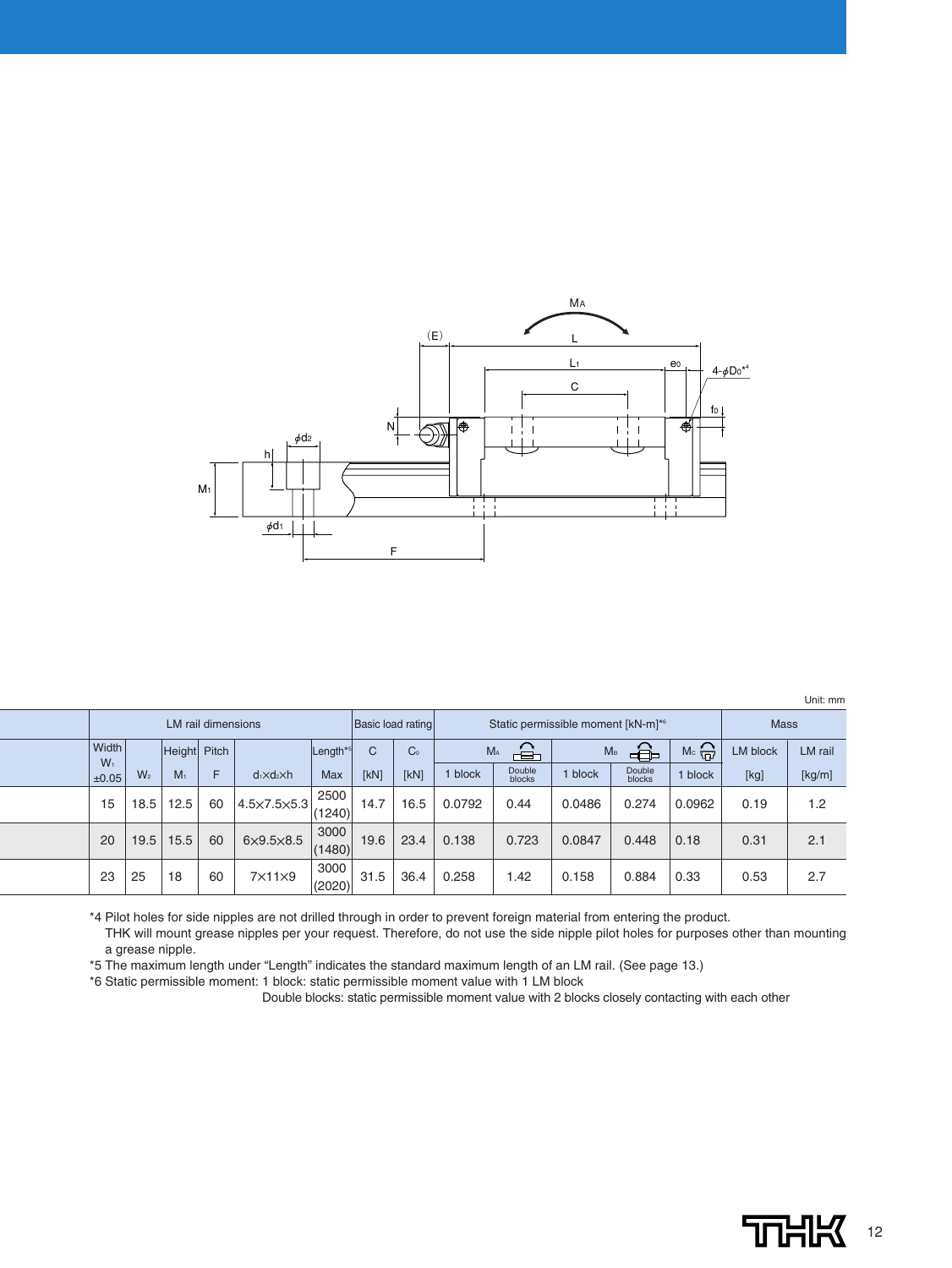## **SSR Standard Length and Maximum Length of the LM Rail**

**The table below shows the standard LM rail lengths and the maximum lengths of model SSR variations. If the maximum length of the desired LM rail exceeds them, connected rails will be used. Contact THK for details.**

**For the G dimension when a special length is required, we recommend selecting the corresponding G value from the table. The longer the G dimension is, the less stable the G area may become after installation, thus adversely affecting accuracy.**



Standard Length and Maximum Length of the LM Rail for Model SSR  $\overline{QCD}$  15Y SSR 20X SSR 25X SSR 30X

 $SCD 35Y$ 

| <b>INIONEL IND.</b>                      | אטו וטט     | 0011201    | 0011201     | אשט ו וטט   | <u>UULLUUN</u> |
|------------------------------------------|-------------|------------|-------------|-------------|----------------|
|                                          | 160         | 220        | 220         | 280         | 280            |
|                                          | 220         | 280        | 280         | 360         | 360            |
|                                          | 280         | 340        | 340         | 440         | 440            |
|                                          | 340         | 400        | 400         | 520         | 520            |
|                                          | 400         | 460        | 460         | 600         | 600            |
|                                          | 460         | 520        | 520         | 680         | 680            |
|                                          | 520         | 580        | 580         | 760         | 760            |
|                                          | 580         | 640        | 640         | 840         | 840            |
|                                          | 640         | 700        | 700         | 920         | 920            |
|                                          | 700         | 760        | 760         | 1000        | 1000           |
|                                          | 760         | 820        | 820         | 1080        | 1080           |
|                                          | 820         | 940        | 940         | 1160        | 1160           |
|                                          | 940         | 1000       | 1000        | 1240        | 1240           |
|                                          | 1000        | 1060       | 1060        | 1320        | 1320           |
|                                          | 1060        | 1120       | 1120        | 1400        | 1400           |
| LM rail Standard Length (L <sub>o)</sub> | 1120        | 1180       | 1240        | 1480        | 1480           |
|                                          | 1180        | 1240       | 1300        | 1640        | 1640           |
|                                          | 1240        | 1300       | 1360        | 1720        | 1720           |
|                                          | 1300        | 1360       | 1420        | 1800        | 1800           |
|                                          | 1360        | 1420       | 1480        | 1880        | 1880           |
|                                          | 1420        | 1480       | 1540        | 1960        | 1960           |
|                                          | 1480        | 1540       | 1600        | 2040        | 2040           |
|                                          | 1540        | 1600       | 1660        | 2120        | 2120           |
|                                          |             | 1660       | 1720        | 2200        | 2200           |
|                                          |             | 1720       | 1780        | 2280        | 2280           |
|                                          |             | 1780       | 1840        | 2360        | 2360           |
|                                          |             | 1840       | 1900        | 2440        | 2440           |
|                                          |             | 1900       | 1960        | 2520        | 2520           |
|                                          |             | 1960       | 2020        | 2600        | 2600           |
|                                          |             | 2020       | 2080        | 2680        | 2680           |
|                                          |             | 2080       | 2140        | 2760        | 2760           |
|                                          |             | 2140       | 2200        | 2840        | 2840           |
|                                          |             |            | 2260        | 2920        | 2920           |
|                                          |             |            | 2320        |             |                |
|                                          |             |            | 2380        |             |                |
|                                          |             |            | 2440        |             |                |
| Standard pitch F                         | 60          | 60         | 60          | 80          | 80             |
| $\mathsf{G}$                             | 20          | 20         | 20          | 20          | 20             |
| Max length                               | 2500 (1240) | 3000(1480) | 3000 (2020) | 3000 (2520) | 3000           |

Note 1: The maximum length varies with accuracy grades. Contact THK for details.

Note 2: If connected rails are not allowed and a greater length than the maximum values above is required, contact THK.

Note 3: The values in the parentheses indicate the maximum lengths of stainless steel types.



Model No.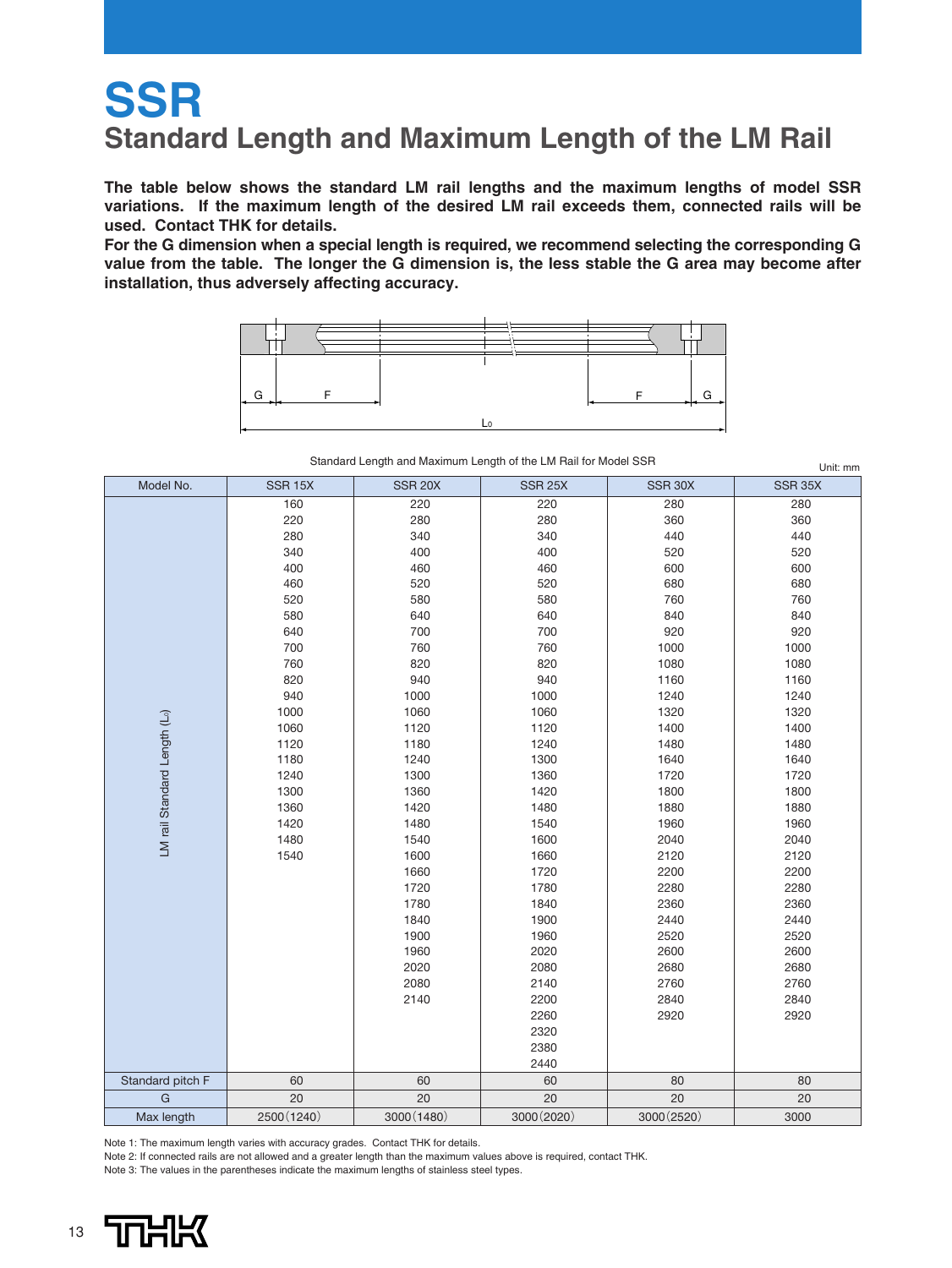

# **SSR OPTIONS Options**

**For model SSR, dust-prevention and lubrication accessories are available. Make a selection according to the application and the installation site.**



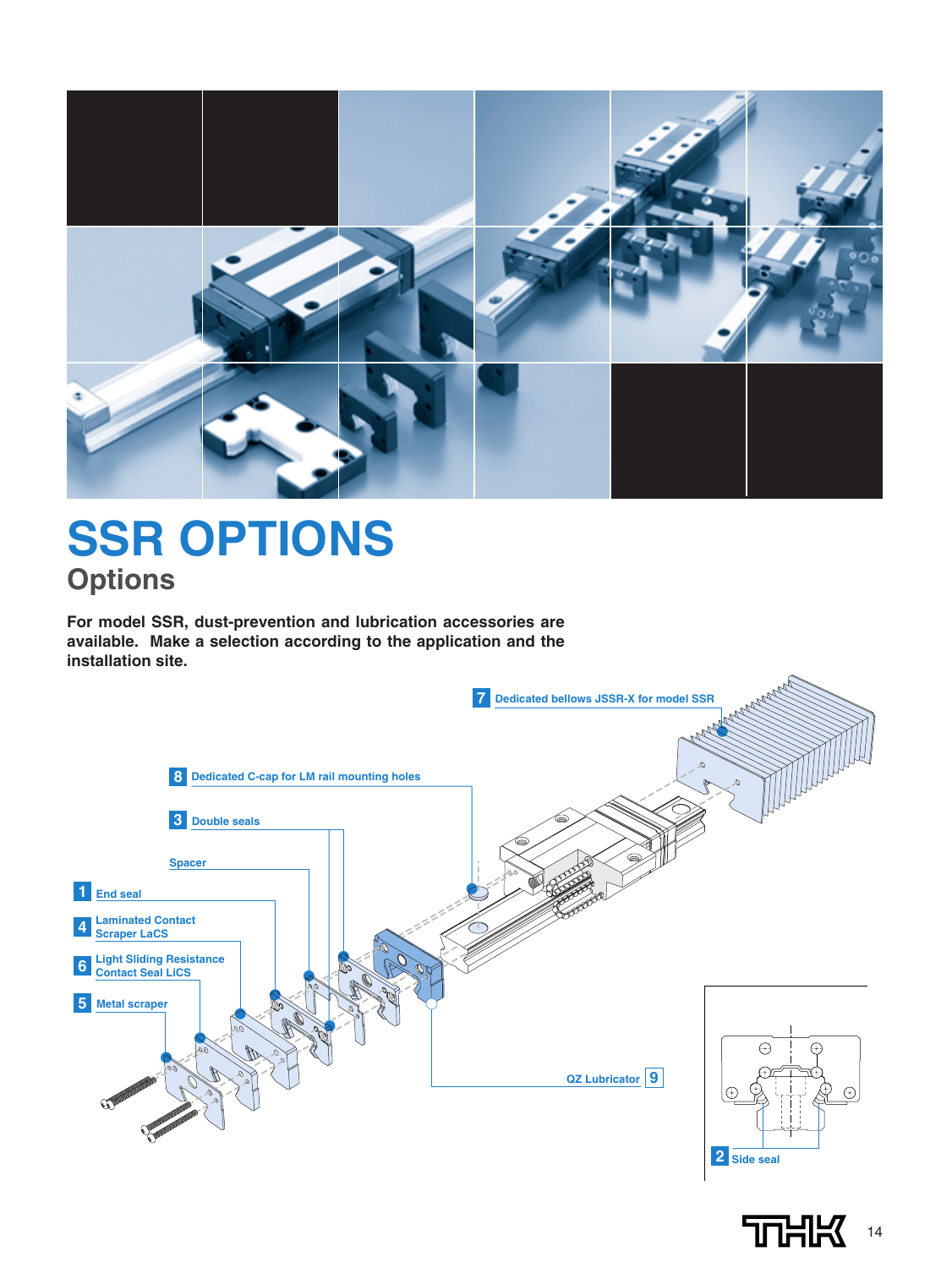## **Dust Prevention Accessories**

**When foreign matter enters an LM system, it will cause abnormal wear or shorten the service life. It is necessary to prevent foreign matter from entering the system. Therefore, when possible entrance of foreign matter is predicted, it is important to select an effective sealing device or dust-prevention device that meets the working conditions.**



### **Seals and Scrapers**

### **1** to **8** Seals

**Highly wear-resistant end seals made of special resin rubber and side seals for increased dust-prevention effect are available.**

If desiring a dust-prevention accessory, specify it with the corresponding symbol indicated in table 3.

For the supported model numbers for dust-prevention accessories and the overall LM block length with a dust-prevention accessory attached (dimension L), see table 4.

### **Seal resistance value**

For the maximum seal resistance value per LM block when a lubricant is applied on seal SSR … UU, refer to the corresponding value provided in table 1.

|                 | Table 1 Maximum Seal Resistance Value     |  |  |  |  |  |  |  |  |
|-----------------|-------------------------------------------|--|--|--|--|--|--|--|--|
|                 | of Seal SSR ··· UU<br>Unit <sup>.</sup> N |  |  |  |  |  |  |  |  |
| Model No.       | Seal resistance value                     |  |  |  |  |  |  |  |  |
| 15X             | 2 በ                                       |  |  |  |  |  |  |  |  |
| 20X             | 26                                        |  |  |  |  |  |  |  |  |
| 25X             | 3.5                                       |  |  |  |  |  |  |  |  |
| 30 <sub>X</sub> | 49                                        |  |  |  |  |  |  |  |  |
| 35X             | ճ 3                                       |  |  |  |  |  |  |  |  |

## **4 5 Scrapers**

### **Laminated Contact Scraper LaCS**

**For locations with an even more adverse working conditions, the Laminated Contact Scraper LaCS is available.** 

**LaCS prevents minute foreign matter from entering the LM block by removing such foreign matter adhering to the LM rail in multiple stages through a laminated contact structure (3-layered scraper).**

### **Features**

- ●Since the 3 layers of scrapers fully contact the LM rail, LaCS is highly capable of removing minute foreign matter.
- ●Since it uses oil-impregnated, foam synthetic rubber with a selflubricating function, low friction resistance is achieved.

### **Basic Specifications of LaCS**

- 1 Service temperature range of LaCS: -20。 C to +80。 C
- 2 Resistance of LaCS: indicated in table 2

|           | Table 2 Resistance of LaCS |  |  |  |  |  |  |  |  |
|-----------|----------------------------|--|--|--|--|--|--|--|--|
|           | Unit: N                    |  |  |  |  |  |  |  |  |
| Model No. | Resistance of LaCS         |  |  |  |  |  |  |  |  |
| 15X       | 5.9                        |  |  |  |  |  |  |  |  |
| 20X       | 6.9                        |  |  |  |  |  |  |  |  |
| 25X       | 8.1                        |  |  |  |  |  |  |  |  |
| 30X       | 12.8                       |  |  |  |  |  |  |  |  |
| 35X       | 15.1                       |  |  |  |  |  |  |  |  |
|           |                            |  |  |  |  |  |  |  |  |

Note 1: Each resistance value in the table only consists of that of LaCS, and does not include sliding resistances of seals and other accessories.

Note 2: For the maximum service speed of LaCS, contact THK.

\*Note that LaCS is not sold alone.

### n **Light Sliding Resistance Contact Seal LiCS**

**LiCS is a contact seal with a low sliding resistance. It is effective in removing dust and the like from the raceway and retaining a lubricant such as grease. With its very low sliding resistance, LiCS achieves a smooth and stable motion.**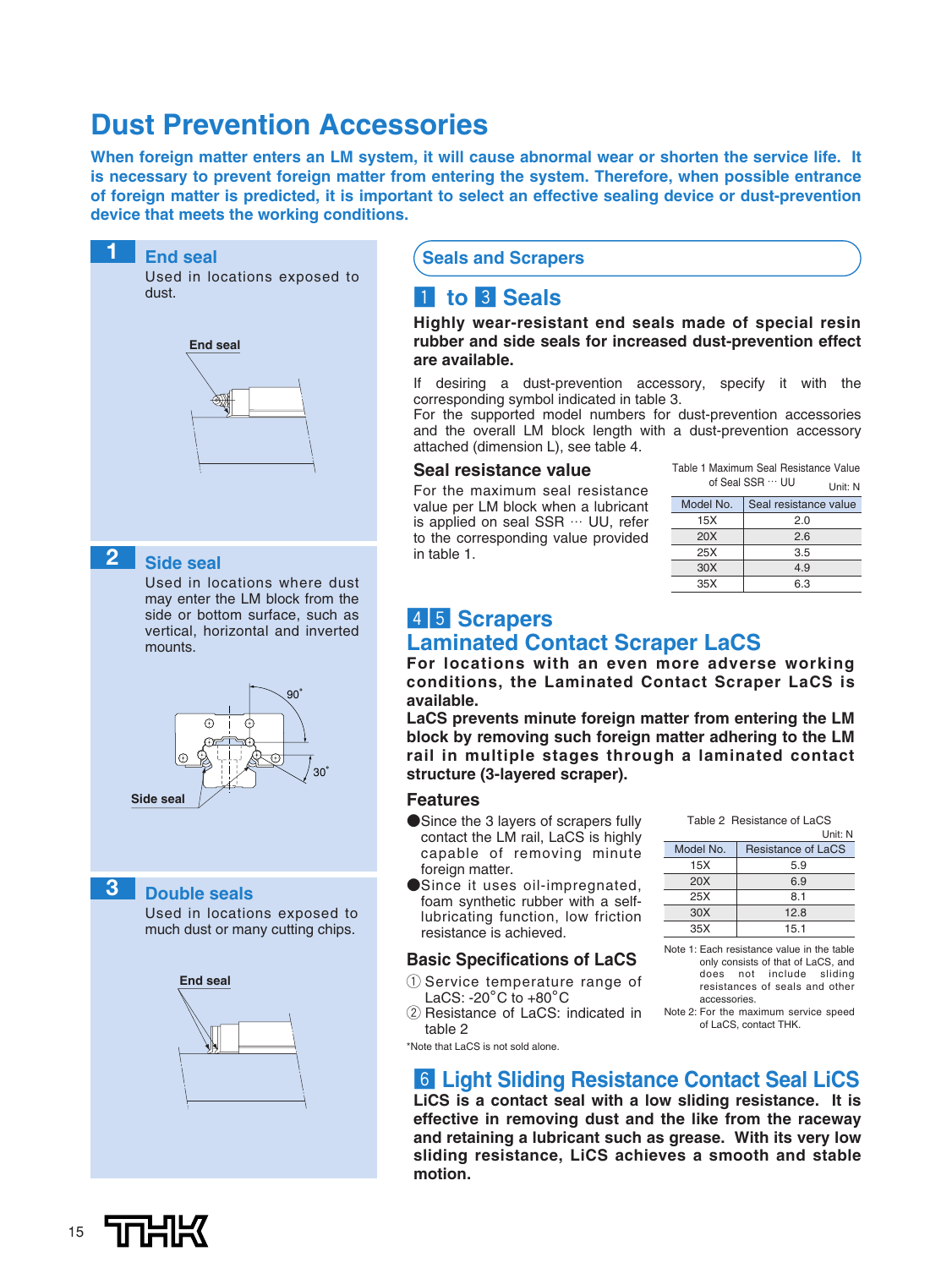**4**

### Table 3 Symbols of Dust Prevention Accessories for Model SSR

| Symbol      | Dust prevention accessory                                  |
|-------------|------------------------------------------------------------|
| UU          | With end seal                                              |
| SS          | With end seal + side seal                                  |
| <b>DD</b>   | With double seals + side seal                              |
| GG          | LiCS                                                       |
| <b>PP</b>   | $LiCS + side$ seal                                         |
| ZZ          | With end seal $+$ side seal $+$ metal scraper              |
| <b>KK</b>   | With double seals $+$ side seal $+$ metal scraper          |
| <b>SSHH</b> | With end seal + side seal + LaCS                           |
| <b>DDHH</b> | With double seals $+$ side seal $+$ LaCS                   |
| <b>ZZHH</b> | With end seal + side seal + metal scraper + LaCS           |
| <b>KKHH</b> | With double seals $+$ side seal $+$ metal scraper $+$ LaCS |

### ■**When Dust Prevention Accessories SSHH, DDHH, ZZHH or KKHH are Attached** Unit: mm

When dust prevention accessories SSHH, DDHH, ZZHH or KKHH are attached, the grease nipple in the location indicated in the figure below. The table on the right shows incremental



Note: When desiring the mounting location for the grease nipple other than the one indicated in the figure above, contact THK.

### ■**When Dust Prevention Accessories GG, PP are Attached**

The table on the right shows incremental dimensions with the grease nipple when dust prevention accessories GG, PP are attached.

| Model No. | Incremental dimension<br>with grease nipple<br>н | Nipple type  |
|-----------|--------------------------------------------------|--------------|
| 15XV/XW   | 4.4                                              | PB107        |
| 15XTB     |                                                  | <b>PB107</b> |
| 20XV/XW   | 4.6                                              | <b>PB107</b> |
| 20XTB     |                                                  | <b>PB107</b> |
| 25XV/XW   | 4.5                                              | <b>PB107</b> |
| 25XTB     |                                                  | <b>PB107</b> |
| 30XW      | 5.0                                              | PB1021B      |
| 35XW      | 5.0                                              | PB1021B      |

|           |                                                  | Unit: mm    |
|-----------|--------------------------------------------------|-------------|
| Model No. | Incremental dimension<br>with grease nipple<br>Е | Nipple type |
| 15XY      | 2.9                                              | PB1021B     |
| 15XW/XTB  | 2.9                                              | PB1021B     |
| 20XV      | 9                                                | B-M6F       |
| 20XW/XTB  | 9                                                | B-M6F       |
| 25XV      | 9                                                | B-M6F       |
| 25XW/XTB  | 9                                                | B-M6F       |
| 30XW      | 9                                                | B-M6F       |
| 35XW      | 8                                                | B-M6F       |

### ■**When Dust Prevention Accessories DD, ZZ or KK are Attached**

For the mounting location of the grease nipple and its incremental dimension when dust prevention accessories DD, ZZ or KK are attached, contact THK.

Table 4 Overall LM Block Length (Dimension L) of Model SSR with a Dust Prevention Accessory Attached

|             |       |       |           |       |           |           |       |               |                            |                       | Unit: mm |
|-------------|-------|-------|-----------|-------|-----------|-----------|-------|---------------|----------------------------|-----------------------|----------|
| Model No.   | UU    | SS    | <b>DD</b> | GG    | <b>PP</b> | <b>ZZ</b> | KK    |               | <b>SSHHIDDHHIZZHHIKKHH</b> |                       |          |
| 15XV        | 40.3  | 40.3  | 47.3      | 48.7  | 48.7      | 44.9      | 50.7  | 59.5          | 65.3                       | 60.7                  | 66.5     |
| 15XW/XTB    | 56.9  | 56.9  | 63.9      | 65.3  | 65.3      | 61.5      | 67.3  | 76.1          | 81.9                       | 77.3                  | 83.1     |
| <b>20XV</b> | 47.7  | 47.7  | 54.6      | 55.8  | 55.8      | 53.4      | 60.3  | 67.7          | 74.6                       | 70.1                  | 77       |
| 20XW/XTB    | 66.5  | 66.5  | 73.4      | 74.6  | 74.6      | 72.2      | 79.1  | 86.5          | 93.4                       | 88.9                  | 95.8     |
| <b>25XV</b> | 60    | 60    | 67.4      | 67.6  | 67.6      | 65.7      | 73.1  | 80            | 87.4                       | 82.4                  | 89.8     |
| 25XW/XTB    | 83    | 83    | 90.4      | 90.6  | 90.6      | 88.7      | 96.1  | 103           | 110.4                      | 105.4                 | 112.8    |
| 30XW        | 97    | 97    | 105.1     | 106.7 | 106.7     | 102.7     | 110.8 | 121           | 129.1                      | 123.4                 | 131.5    |
| 35XW        | 110.9 | 110.9 | 119.9     | 121.7 | 121.7     | 117.7     |       | 126.7   136.9 |                            | 145.9   139.3   148.3 |          |

### **LaCS**

Used in harsh environments exposed to foreign matter such as fine dust and liquids.



### **Metal scraper**

**5**

Used in locations where welding spatter may adhere to the LM rail.





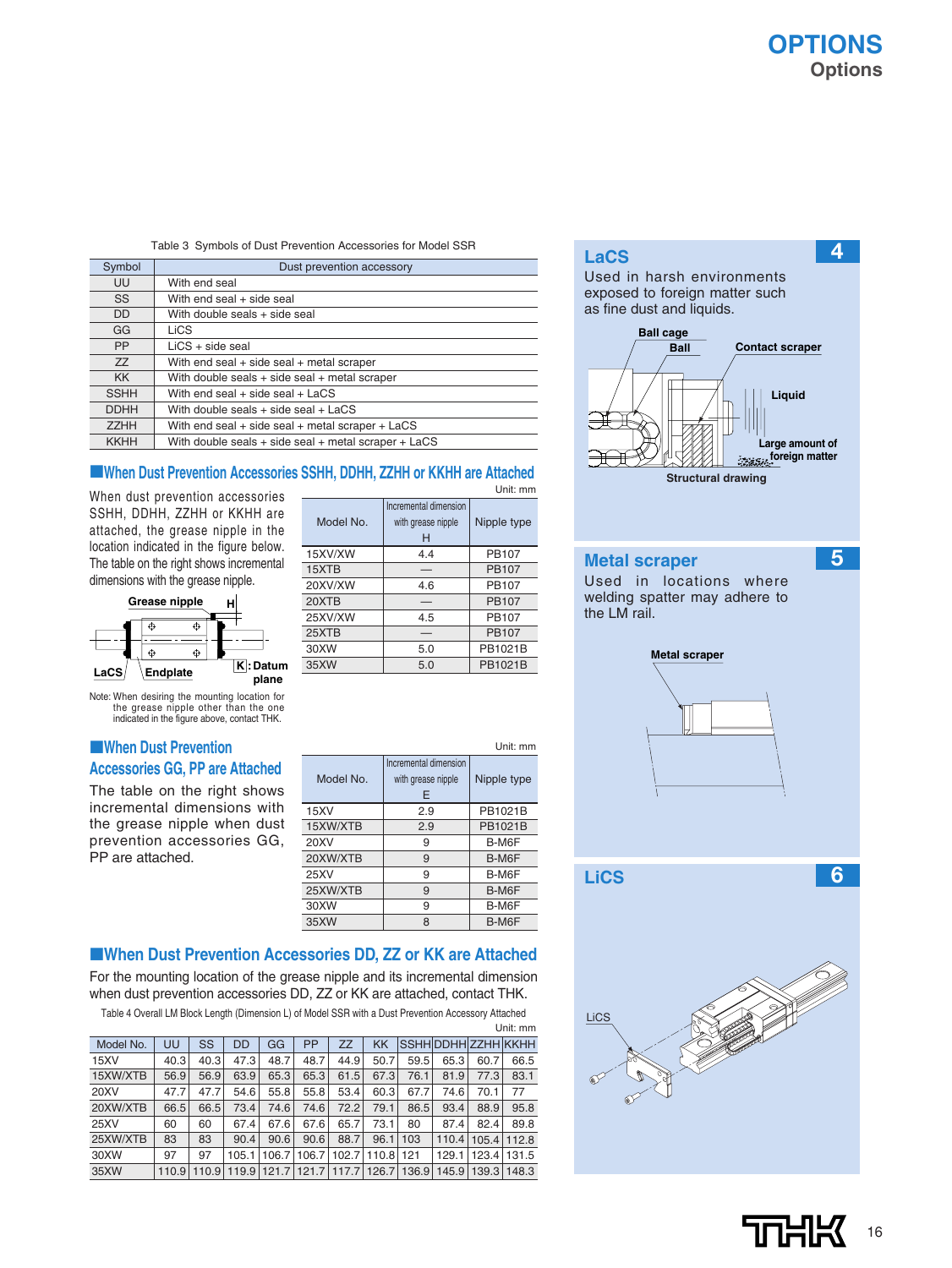### **Dedicated bellows JSSR-X 6**

**for model SSR**

Used in locations exposed to dust or cutting chips.



**Models SSR30X and 35X**

**Note: The length of the bellows is calculated as follows.**

 $Lmin = \frac{S}{(A-1)}$  **S: Stroke length (mm)** 

**Lmax = Lmin.A A: Extension rate**

### **7 Dedicated Cap C**

It prevents cutting chips from entering the LM rail mounting holes.



### **6** Dedicated Bellows JSSR-X for Model SSR

**For locations with an even more adverse working conditions, dedicated bellows are available. The dimensions of the dedicated bellows are provided below. When placing an order, specify the desired bellows type with the corresponding bellows model number indicated below.**

| Model    | Major dimensions |           |       |    |       |       |                |    |                |    |               |                | $\overline{A}$ | Supported  |      |                     |
|----------|------------------|-----------|-------|----|-------|-------|----------------|----|----------------|----|---------------|----------------|----------------|------------|------|---------------------|
| No.      |                  |           |       |    |       |       |                |    |                |    | Mounting bolt |                | b              |            | Lmax | model               |
|          | w                | н         | $H_1$ | P  | $b_1$ | $t_1$ | b <sub>2</sub> | t  | t <sub>3</sub> | t4 | S             | a              | <b>XW/XV</b>   | <b>XTB</b> | Lmin |                     |
| JSSR 15X | 51               | 24        | 26    | 15 | 20.5  | 4.7   |                |    | 8              | –  | M3×5 l        | 5              | 8.5            | $-0.5$     | 5    | SSR <sub>15</sub> X |
| JSSR 20X | 58               | 26        | 30    | 15 | 25    | 4.2   | –              |    | 6              | 6  | M3×5 l        | 4              | 8              | $-0.5$     | 5    | <b>SSR 20X</b>      |
| JSSR 25X | 71               | 33        | 38    | 20 | 29    | 5     |                |    | 6              |    | M3×5 l        |                | 11.5           | -1         |      | <b>SSR 25X</b>      |
| JSSR 30X | 76               | 37.5 37.5 |       | 20 | 35    | 9     | 12             | 17 |                |    | M4×6 L        | 3              | 8              |            |      | SSR 30X             |
| JSSR 35X | 84               | 39        | 39    | 20 | 44    |       | 14             | 20 |                |    | M5×10 l       | $\mathfrak{p}$ |                |            |      | SSR 35X             |

Table 1 The dimensions of dedicated bellows JSSR-X for model SSR  $|_{\mathsf{Unit: mm}}$ 

Note 1: When desiring to use the dedicated bellows other than in horizontal mount (i.e., vertical, wall and inverted mount), or when desiring a heat-resistant type of bellows, contact THK. Note 2: For lubrication when using the dedicated bellows, contact THK.

Note 3: When using the dedicated bellows, the LM block and LM rail need to be machined so that the bellows can be mounted. Be sure to indicate that the dedicated bellows is required when ordering SSR.

### ■ **Example of model number** JSSR35X-60/420 **coding**  $\boxed{1}$   $\boxed{2}$

1 Model number ... bellows for SSR35X

2 Bellows dimensions (length when compressed / length when extended)

### **7** Dedicated Cap C for LM Rail Mounting Holes

**If any of the LM rail mounting holes of an LM Guide is filled with cutting chips or foreign matter, they may enter the LM block structure. Entrance of such foreign matter can be prevented by covering each LM rail mounting hole with the dedicated cap so that the top of the mounting holes are on the same level as the LM rail top face.**

The dedicated Cap C for LM rail mounting holes is highly durable since it uses a special synthetic resin with high oil resistance and high wear resistance. When placing an order, specify the desired cap type with the corresponding cap number indicated in the table on the right.

| Model No. | Cap C          | <b>Bolt</b>    | Major dimensions mm |     |  |  |
|-----------|----------------|----------------|---------------------|-----|--|--|
|           | model No.      | used           |                     | н   |  |  |
| 15        | C4             | M4             | 7.8                 | 1.0 |  |  |
| 20        | C <sub>5</sub> | M <sub>5</sub> | 9.8                 | 2.4 |  |  |
| 25        | C <sub>6</sub> | M <sub>6</sub> | 11.4                | 2.7 |  |  |
| 30        | C <sub>6</sub> | M <sub>6</sub> | 11.4                | 2.7 |  |  |
| 35        | C8             | M <sub>8</sub> | 14.4                | 3.7 |  |  |

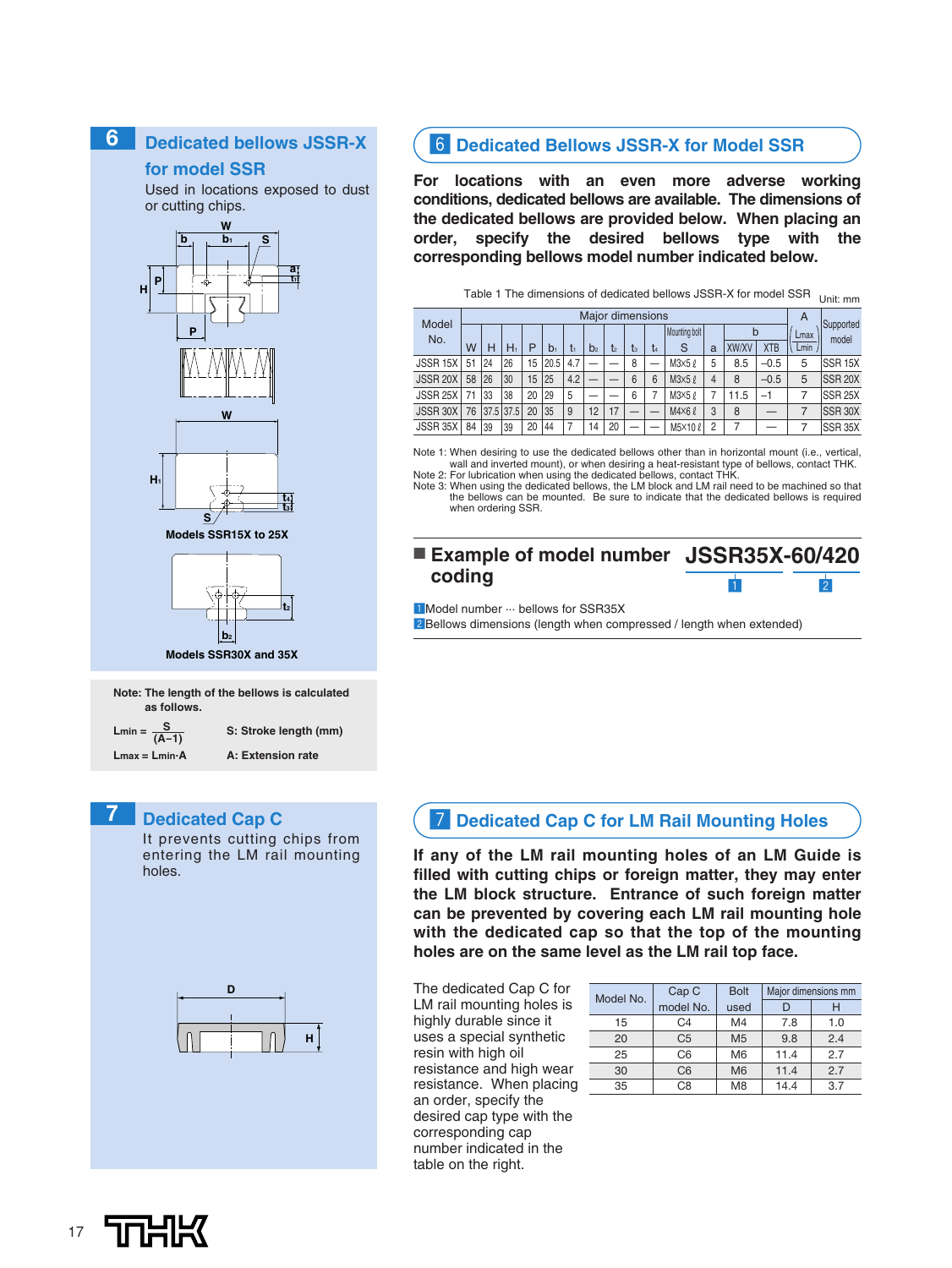## **Lubrication Accessories**

### 8 QZ Lubricator<sub>TM</sub>

**The QZ Lubricator feeds the right amount of lubricant to the ball raceway on the LM rail. This allows an oil film to continuously be formed between the balls and the raceway, and drastically extends the lubrication and maintenance intervals.**

When the QZ Lubricator is required, specify the desired type with the corresponding symbol indicated in table 1.

For supported LM Guide model numbers for the QZ Lubricator and overall LM block length with the QZ Lubricator attached (dimension L), see table 2.

### **Features**

- ●Supplements lost oil to drastically extend the lubrication/maintenance interval.
- ●Eco-friendly lubrication system that does not contaminate the surrounding area since it feeds the right amount of lubricant to the ball raceway.
- The user can select a type of lubricant that meets the intended use.

Note1: The QZ Lubricator is not sold alone.

Note2: Those models equipped with the QZ Lubricator cannot have a grease nipple. When desiring both the QZ Lubricator and a grease nipple to be attached, contact THK.

Table 1 Parts Symbols for Model SSR with the QZ Lubricator

| Symbol        | Dust prevention accessories for model SSR with QZ Lubricator             |
|---------------|--------------------------------------------------------------------------|
| QZUU          | With end seal + QZ Lubricator                                            |
| <b>QZSS</b>   | With end seal $+$ side seal $+$ QZ Lubricator                            |
| QZDD          | With double seals + side seal + QZ Lubricator                            |
| QZGG          | With $LiCS + QZ$                                                         |
| QZPP          | With LiCS $+$ side seal $+$ QZ                                           |
| <b>QZZZ</b>   | With end seal $+$ side seal $+$ metal scraper $+$ QZ Lubricator          |
| <b>QZKK</b>   | With double seals $+$ side seal $+$ metal scraper $+$ QZ Lubricator      |
| <b>QZSSHH</b> | With end seal $+$ side seal $+$ LaCS $+$ QZ Lubricator                   |
| <b>QZDDHH</b> | With double seals + side seal + LaCS + QZ Lubricator                     |
| <b>QZZZHH</b> | With end seal $+$ side seal $+$ metal scraper $+$ LaCS $+$ QZ Lubricator |
| <b>QZKKHH</b> | With double seals + side seal + metal scraper + $LACS + QZ$ Lubricator   |

Table 2 Overall LM Block Length (Dimension L) of Model SSR with the QZ Lubricator Attached Unit: mm

| Model No.   | QZUU  | <b>QZSS</b> | QZDD  | QZZZ  | QZKK  |       | QZSSHH QZDDHH QZZZHH |       | <b>QZKKHH</b> |
|-------------|-------|-------------|-------|-------|-------|-------|----------------------|-------|---------------|
| 15XV        | 59.3  | 59.3        | 65.1  | 62.7  | 68.5  | 75.5  | 81.3                 | 76.7  | 82.5          |
| 15XW/XTB    | 75.9  | 75.9        | 81.7  | 79.3  | 85.1  | 92.1  | 97.9                 | 93.3  | 99.1          |
| <b>20XV</b> | 66.2  | 66.2        | 73.1  | 72.1  | 79    | 83.7  | 90.6                 | 86.1  | 93            |
| 20XW/XTB    | 85    | 85          | 91.9  | 90.9  | 97.8  | 102.5 | 109.4                | 104.9 | 111.8         |
| 25XV        | 82.6  | 82.6        | 90    | 88.4  | 95.8  | 100   | 107.4                | 102.4 | 109.8         |
| 25XW/XTB    | 105.6 | 105.6       | 113   | 111.4 | 118.8 | 123   | 130.4                | 125.4 | 132.8         |
| 30XW        | 119.7 | 119.7       | 127.8 | 125.4 | 133.4 | 141   | 149.1                | 143.4 | 151.5         |
| 35XW        | 134.3 | 134.3       | 143.3 | 141.3 | 150.3 | 156.9 | 165.9                | 159.3 | 168.3         |

# **Significant Extension of the Maintenance**

### **Interval**

Attaching the QZ Lubricator helps extend the maintenance interval throughout the whole load range from the light-load area to the heavy-load area.

### **QZ Lubricator 8**



The structure of the QZ Lubricator consists of three major components:

- ① a heavy oil-impregnated fiber net (functions to store lubricant).
- ② a high-density fiber net (functions to apply lubricant to the raceway).
- ③ an oil-control plate (functions to adjust oil flow). The lubricant contained in the QZ Lubricator is fed by the capillary phenomenon, which is used also in felt pens and many other products, as the fundamental principle.